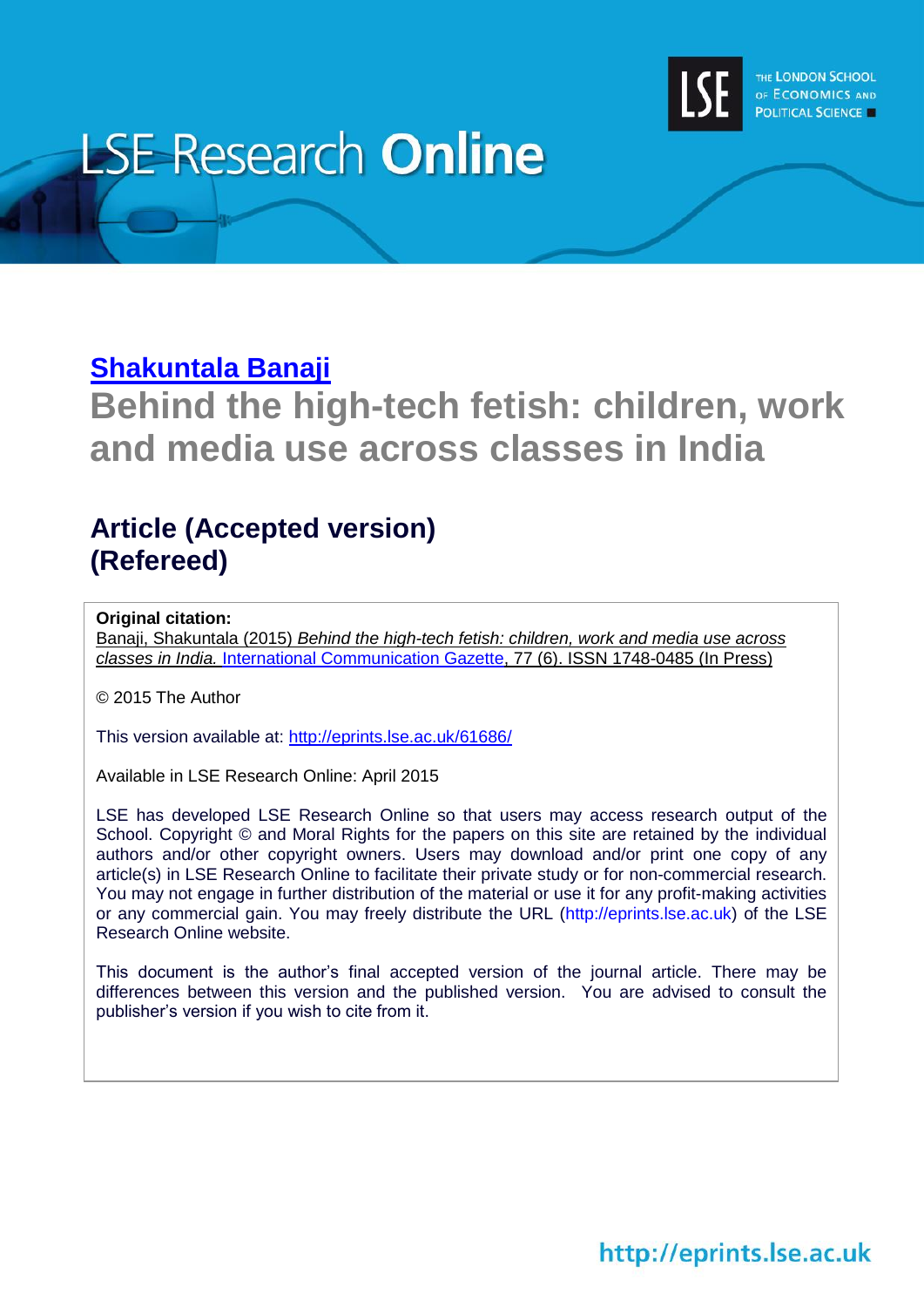## **Behind the high-tech fetish: Children, work and media use across classes in India Shakuntala Banaji, LSE**

#### **Abstract**

*A dearth of media might seem idyllic to urban parents tired of being pestered for an ipad or the latest game. But given the increasing focus amongst Western scholars and educators on theorising digital media as a conduit to conviviality, creativity and civic participation, insights can be gained from the lives and narratives of media-rich and media-deprived children in areas of the global south. Using original observations and in-depth qualitative interviews with rural and urban Indian children aged 9-17, this paper discusses the media, work, learning and anxieties they face in everyday life. These data are analysed drawing on frameworks developed to understand child work and children's agency in the fields of critical sociology and anthropology. Findings suggest the need for a revised analysis of media use and cultural meaning in middle and low income contexts as strongly inflected by children's social class, their responsibilities, labour, contextual knowledge and embeddedness in diverse non-mediated communities.*

**Keywords:** childhood, global south, media use, India, child labour, children's agency, ethnocentrism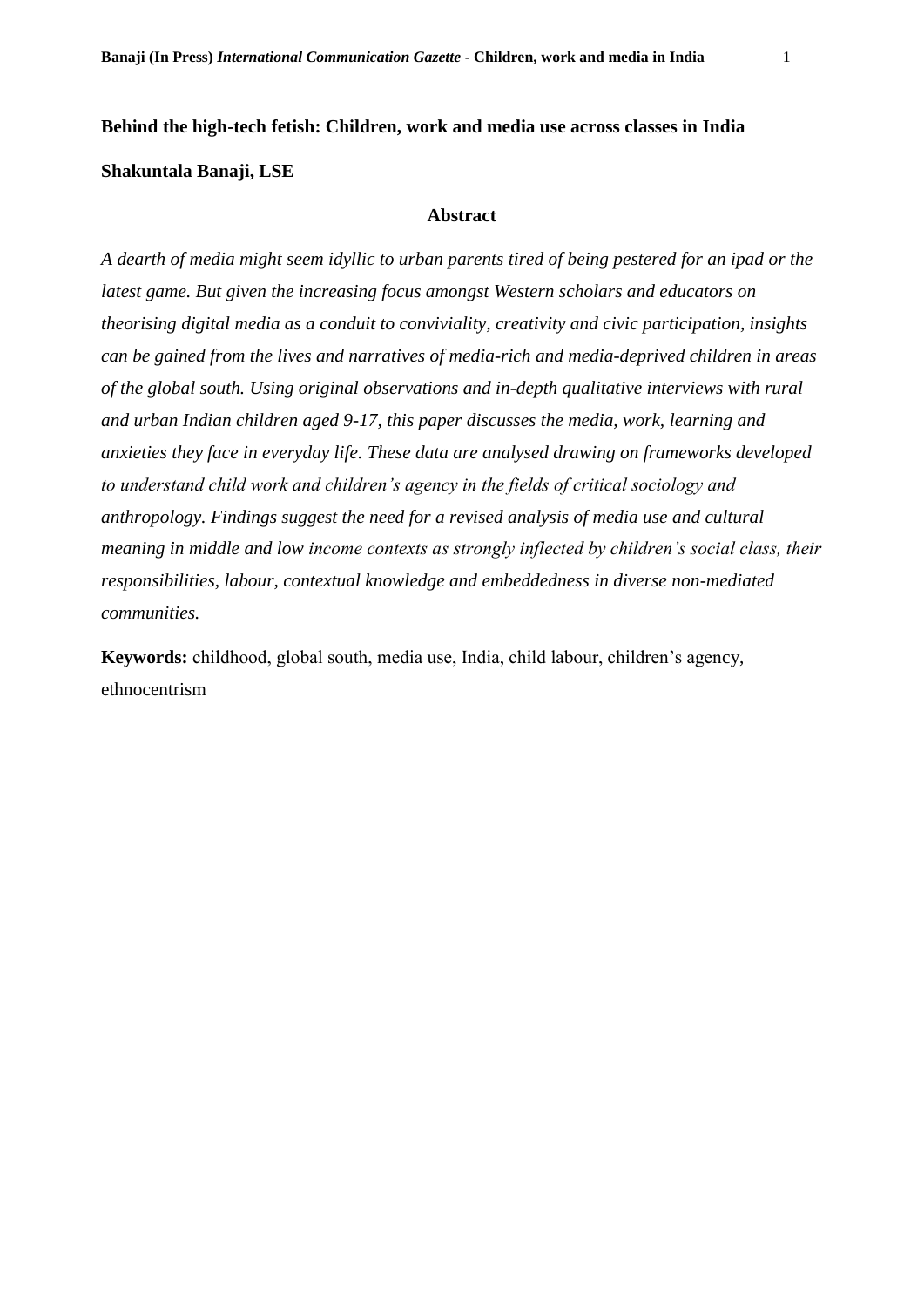#### **Introduction**

Do most contemporary children inhabit a digital world? When it comes to children in diverse contexts in the global south, how should discussions of media, and of digital media in particular, inflect the priorities of development journalists, teachers, media educators, developers and academics? Indeed, how can we understand and theorise the meanings of media, the digital, school and work in the experiences, routines, relationships and everyday lives of a cross-section of Indian children and, by extrapolation, the lives of children across the global south? This paper argues that for any media agenda for children to be plausibly 'global' it needs to be founded upon a detailed and reflexive understanding of the vastly differing contexts, experiences, constraints and agencies of children across the global south. While moral panics about children's addiction to screen media, or vulnerability to online predators are commonplace in the Western press<sup>1</sup> and academia (cf. Levin & Kilbourne 2008; Papadopolous 2010; and discussed at length in Cassell & Cramer 2008; and Potter & Potter 2001), the lives of children with little media access or representation are sparsely discussed and generally theorised uncritically with reference to an assumed (Western) media-saturated norm. When the lives of children with scant media access do find their way into policy documents and reports, the meanings and significance of media and communications in the lives of global south children are often assumed rather than demonstrated. *ICT in Education*, a report from 2013 by the Earth Institute Columbia University (plus other Connect to Learn partners, funded by mobile giant Ericsson), opens with the statements: 'Mobile broadband has fundamentally changed the way we live our lives. The potential to revolutionize the field of education is just beginning'. On the report's cover, smiling African children wear school uniforms. An anecdote from the opening section underlines this key message about the transforming power of mobile broadband:

As the girls eagerly introduced themselves … the Education Coordinator took a moment to ask the girls a series of questions illustrating for the researchers the world these girls knew…

"How many of you have ever been on a paved road?"

"How many of you have ever watched a television?"

"How many of you have ever been to Mbarara (the nearest town 40km away from where the researchers had travelled that very morning)?"

For each of these kinds of questions, no more than two or three girls in a room of 100 raised their hands in affirmation. (Bartlett et al., 2013:1).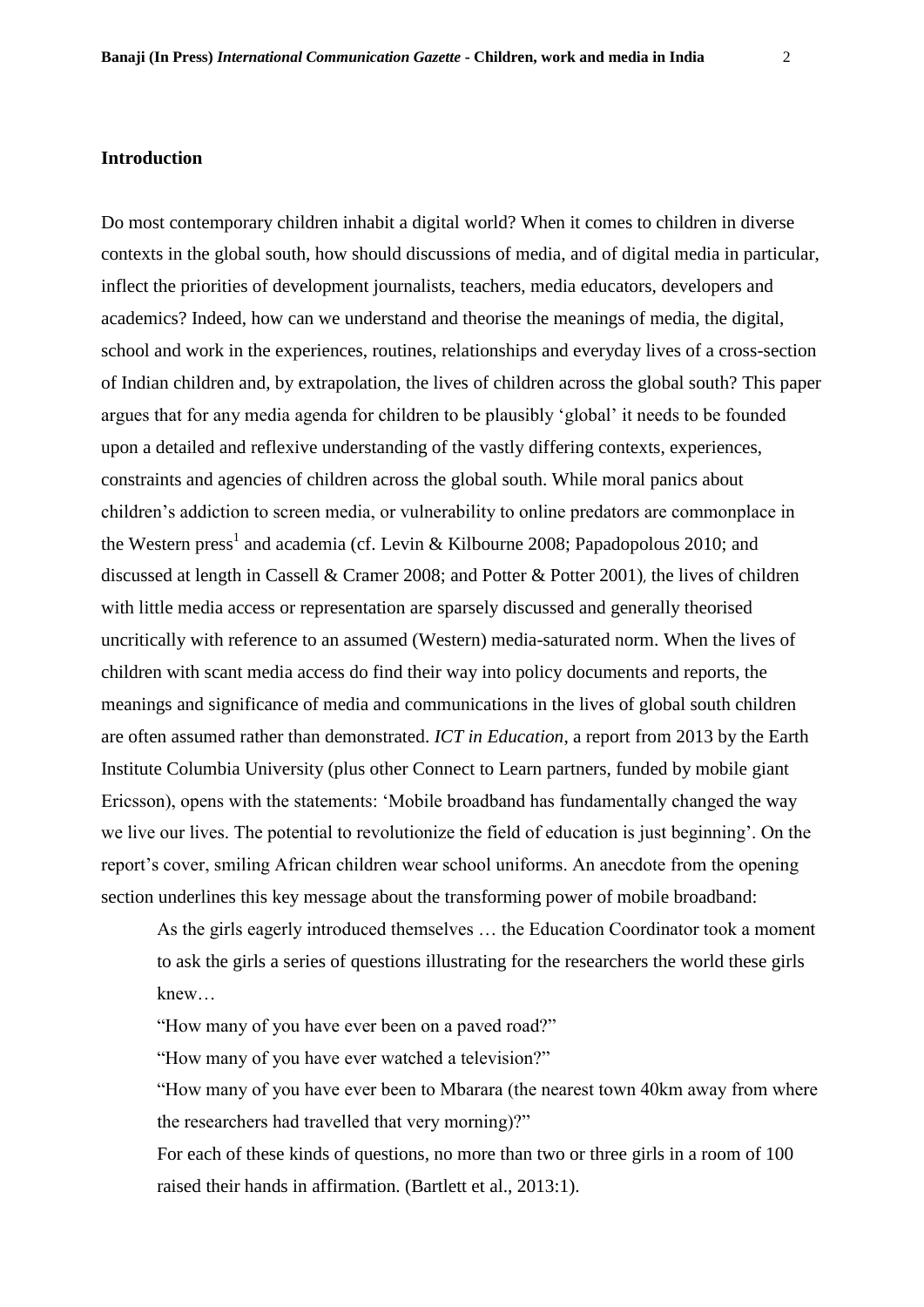Following this anecdote we read, 'Without access to the internet and the world of information and resources available online, these girls would have scarcely a chance to know the vast world of possibilities beyond the remote, mountainous communities where they live'. The assumption that 'the vast world of possibilities' on the internet is meaningful to these girls and that merely connecting their school will allow access remains unquestioned. Yet it is broadly in keeping with the ICT-related rhetoric emerging from institutions in wealthy communities and this excerpt exemplifies the approach to education and technology in the global south emerging from partnerships between corporations and universities (see also Mitra et al., 2005).

While such technocentric digital optimism, particularly when generalised to low income contexts is shown in this paper to be problematic and is already the target of insightful critiques – see Buckingham (2007), Leaning (2010) and Slater (2014) – increasing numbers of academic studies explore how (mainly) Western children use, learn from, take risks with or become vulnerable to the effects of digital media (Livingstone, 2009; Livingstone and Haddon, 2012). These range from apps and videogames to Facebook, Snapchat and Instagram (Berson & Berson, 2010; Ito et al., 2010; Gardner & Davis, 2013; Lewis, 2014) and provide several insights into children's media usage that can illuminate discussions in the global south. boyd (2014) stresses that in the US the internet connects children with those they already have most in common with, *homophily*, sometimes rooted in histories of oppression and bigotry. This is potentially a practice of safety and identity building for youth from oppressed groups: '[r]acial segregation dynamics are a fundamental part of many teens' lives – urban and suburban, rich and poor. When they go online, these fraught dynamics do not disappear' (2014: 166). Livingstone (2002: 166-167) points out that 'family' has become an emotive and contested notion, the locus of normative expectations and moral anxieties. Gardner and Davis (2013) argue that aside from a small number of risk taking behaviours involving Snapchat or Instagram and contrary to what adults appear to believe, digital media and apps in particular are used overwhelmingly by young people in the US to avoid risks such as getting lost or being alone. These studies pose insightful questions for further research in highly mediatised contexts. However, two perhaps unwitting side-effects of this digital/youth juxtaposition in Western studies has been a) limited theorising of digital media/youth in low and middle income contexts in the global south resulting from the transfer of Western-generated theory and evidence without regard to context, history, or class; and b) a notable lack of scholarly interest in non-digital media and circumstances facing children and youth in low income areas of the global south. Tondeur et al.'s (2010) quantitative study of children, ICT use and cultural capital in Belgium, for instance, is not untypical in beginning with the comment: 'The fast development of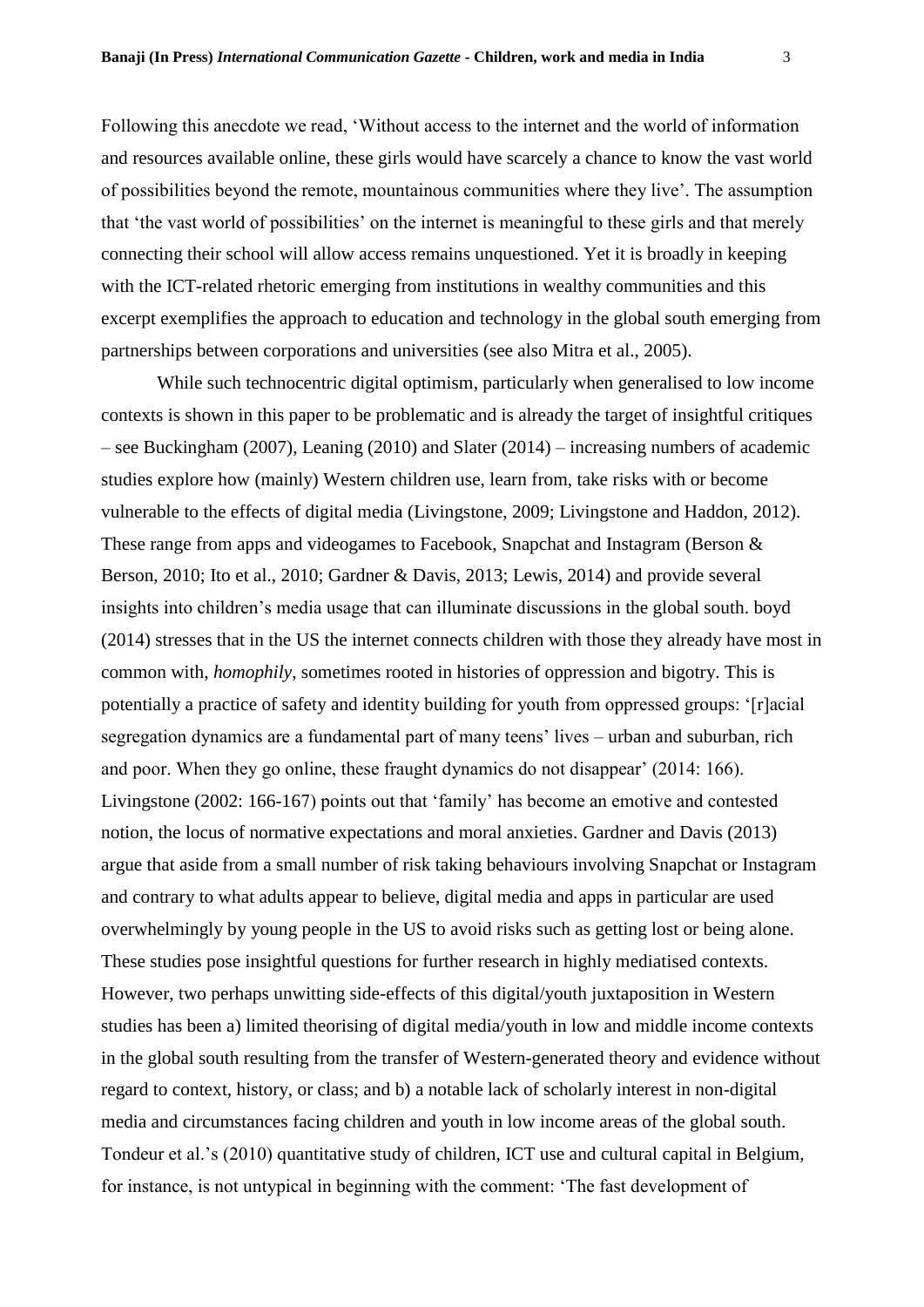information and communication technology (ICT) has brought about profound changes in the way we live and work, creating what is referred to as a "knowledge-based society"' (2010: 152), with no reference to who 'we' are. Reading a universal relationship between children and ICTs from European and American studies results, at best, in a misrepresentation of global south lives and concerns (Jeffrey & Dyson, 2008). De-centring technology, and particularly the digital, works to a certain extent in returning attention to the variety of childhoods and to the normative and social construction of childhood.

#### **Childhood studies**

Recent work in the new sociology of childhood encourages a historicised account of social constructions of childhood (Cunningham, 2005; James & James 2004; James, Jenks & Prout, 1998). In particular, these writers critique the construction and naïve assumption of normative versions of childhood, culture and family in Western modernity. Their work suggests that a more useful conceptualisation of 'childhood' is attentive to the real lived contexts, needs and socio-political *interests* of the majority of the world's children. These contexts and children can be seen in the work of Katz in Sudan (2004), Kilbride, Suda & Njeru in Kenya (2001), Kovats-Bernat in Haiti (2006), Khan (2007) in Pakistan, Dyson (2014) and Balagopalan (2014) in India. Their ethnographies show how children navigate caring relationships, family-life, friendship, school, exclusion from school, labour – forced, paid and voluntary – extreme poverty as well as neglect, abuse, violence, manipulation, structural injustice, loss, mental and physical illness with ingenuity, solidarity, agency, and dignity. On city streets, in factories, in forests, villages, small towns, ghettoes and playgrounds, children from both economically stable and deprived backgrounds negotiate the everyday, social change and the unexpected. Conformity, violence or escape are common survival strategies. Radio, television and occasionally mobile phones feature alongside oral story-telling, songs, music, comics, religious and secular theatre, and play in scaffolding domiciled children's leisure if they have any, while remaining generally peripheral in the lives of street children.

By contrast, many media-centric discussions of childhood – and in particular those that relate to *the digital* – develop frameworks and theories based on data about the lives of what is a rather small proportion of children living normatively recognisable European childhoods. Studies are generally situated in densely mediatised North America, Europe, Australia-New Zealand, Japan, South Korea and materially well off parts of Asia, Africa and Latin America. In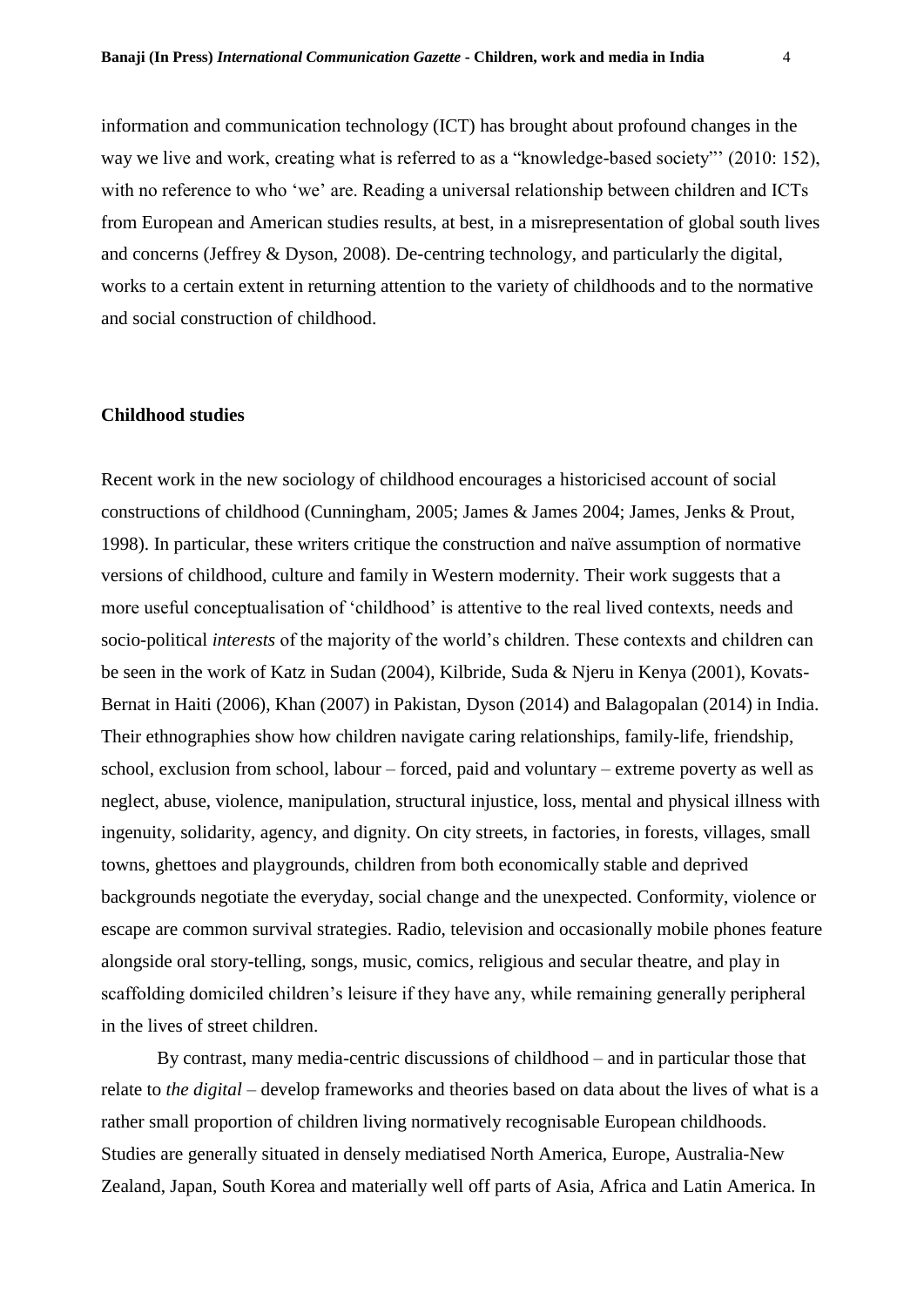titles like 'Raising children in a digital age', 'The app generation', 'Cyber-safe kids, cybersavvy teens', 'High tech tots' and 'Childhood in a digital world', the world of children is represented, theorised and imagined as digital – never uniformly, but always saliently. Here, children engage and negotiate actively with the digital world within a generally-agreed context of state provision of education, healthcare for sick parents, private and public service media, and Western, urban, frequently middle-class, family values (Livingstone, 2009). Rare studies of children and media in other parts of the world (Strelitz & Boshoff, 2008; Kam et al., 2007; Arora, 2008) seem the exotic exception rather than the norm. Burman (1995) and Wells (2009) elaborate ruptures between Western constructions of childhood – as ideally innocent, vulnerable, unproductive, fun-filled and school-going – and the historical and political realities of childhood for most of the world's children. Wells demonstrates the ways in which hegemonic conceptions of childhood relativise suffering, neutralise children's complicated agency, and discount the heterogeneity of children's lives. Apart from an analysis of charity campaign representations, however, Wells makes little mention of media for or relating to children. This is significant because media such as cassette tapes, radio and television and now the internet play a role in the socialisation of children into imaginaries of gender, racial and ethnic discrimination and class exclusion (Rajagopal, 2001; Wasko et al., 2001). They also help to build subcultural and intergenerational solidarity or conflict through imagination, information, fun and pleasure (Banaji, 2006; Buckingham & Bragg, 2004; Johnson, 2001; Khan, 2014).

Although these might seem to be in tension, the analysis in this paper is influenced by structuralist and phenomenological perspectives (Katz, 2004; Sarup, 2011). Together, these allow significant meanings, material objects, and social practices to emerge from the accounts of research subjects situated in specific material contexts and provide a conceptual framework for interrogating the place of media in children's lives. The paper works with the concept of class as a dialectic of structure and agency – both reflexive space and a constraining social location; and on the concept of social reproduction (Bourdieu, 1977; Katz, 2004), through which human agency plays a role in perpetuating social structures and values, whether emancipatory and constraining. Drawing on accounts from Cultural Studies (Willis, 1977) it also suggests a new concept at the intersection of class, creativity and social reproduction: 'resourceful conservation', and contributes to what might yield a growing body of work addressing questions about the role of media in the experience of childhood in the global south.

The discussion so far suggests that both the non-mediated and the media-linked complexity of children's lives in the global south are thinned down by narratives about the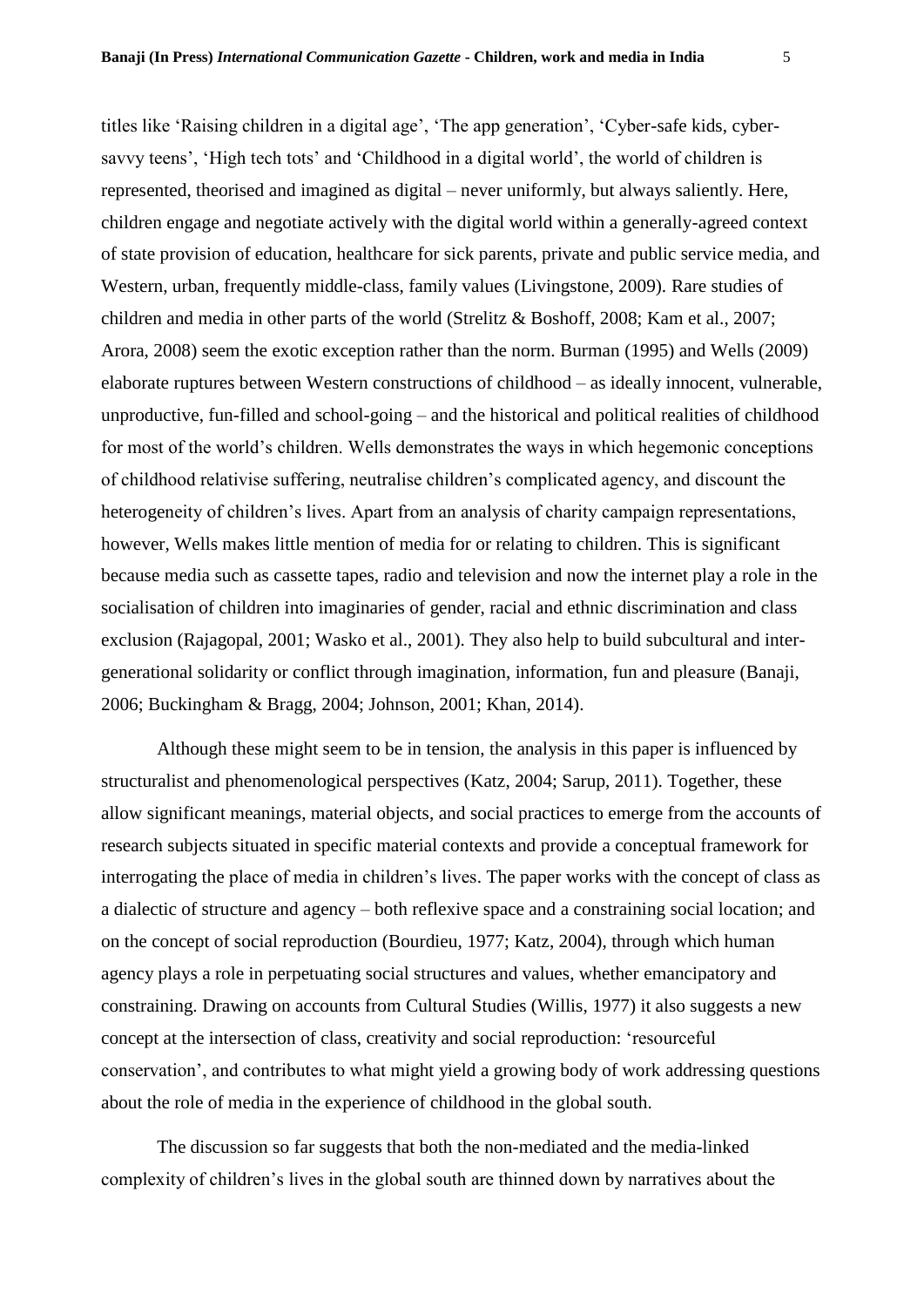salient or ubiquitous nature of digital technologies in 'modern childhood' as much as they are by the framing of global south children's media engagement by the crude rhetoric of modernisation, participation and development through ICTs. In this case, the problem is not *per se* with discussions of highly mediatised wealthy-world contexts, but with the ways in which discussions of media in such contexts come to be read as normative reference points for studies of childhood and media *in all social contexts*. In an attempt to recover non-wealthy world experiences of childhood and media and to explore children's complex constraints and agency, the following sections detail the qualitative methods –

#### **Methodology**

#### *Class, space, place, location*

To appreciate the intricacies of children's accounts of their media use in two states of Western India, an adequate understanding of class complexity in India is necessary. Sub-classes within the middle and working-class (lower middle, middle-middle and upper middle; blue collar, rural smallholders, rural landless, dispossessed, etc.) are characterised by fairly distinct customs, ethics, and ways of being, crosscut by land ownership, language, gender, caste and religion. Lower middleclass urbanites who dwell in cramped bedsits or slums would be regarded as 'poor' in Europe or North America, while many of India's impoverished majority, with insecure, seasonal incomes, are positioned by some poverty-line definitions outside the category 'poor'. Mankekar (2000) and Fernandes (2004) argue that since 1991 the vastness and specificity of rural, tribal, dispossessed and working-class cultures in India have deliberately been erased from public representation. As an already underrepresented segment of the population, this public discursive erasure has had a disproportionate impact on children in impoverished socioeconomic strata. In line with representational frames which construct India as an economic miracle, most studies of media practices have concentrated on the urban middleclasses who make up under 20 percent of the population. By contrast, about seven percent of India's vast working-class population – a significant minority of whom watch television, own radios and go to the cinema – has formal employment, protected by labour laws; the rest work in sometimes ingenious but always gruelling informal employment (Hensman, 2011). Further millions are unemployed and agitating constantly for work or welfare provisions; and multitudes, some belonging to tribal or Adivasi groups (Kurien, 2007), are contesting and being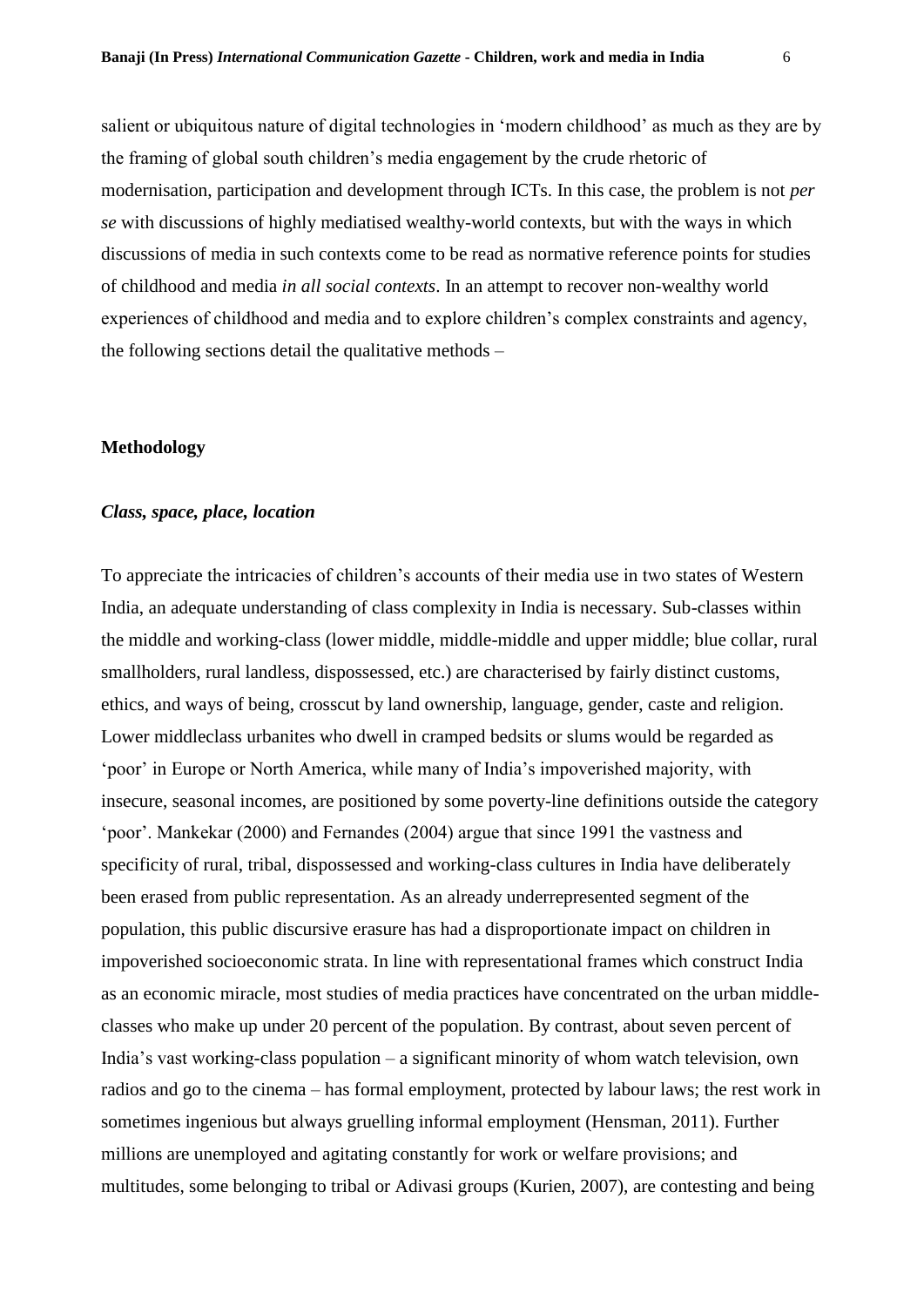dispossessed of land-rights. In this context, rural or urban origins, caste, education, income and whether one lives in a 'pukka' (brick and mortar) residence or in the open are all markers of distinction. Second and third generation rural to urban migrant children might have parents in blue collar labouring jobs and live in slums or might belong to a street-dwelling under-class, contributing to informal economic practices such as scavenging, rag picking and sweatshops (Gidwani, 2006; Webster, 2011).

Maharashtra, where Bombay is located, has a population of 121,455,333 at the 2011 census. During several field visits between 2008 and 2014, I conducted participant observations, resulting in field notes that informed a thematic analysis, and individual interviews with children in a densely populated Bombay suburb containing many different religious and migrant groups. Some of the children in the study were lower-middle class but approximately two thirds were working-class. Initial contact usually took place in building elevators going to and from homes where children work, in the streets where children hang around, sit or play, at roadside stalls, outside a municipal school and when children approached the researcher to ask for small change. In-depth interviews – which were conducted in a way that sought to set aside prevailing assumptions about school, labour, and media, allowing children to take the lead in delineating what they thought were salient aspects of their everyday lives, affective relationships, experiences and interactions – were conducted later outside children's huts, on building sites, in slums, and in their places of work but when employers were not present.

In Ahmedabad, Gujarat and nearby villages, research interactions and initial contact with children took place between CK, my research assistant at the time, at the centres where an NGO, *Saath*, runs 'Child Friendly Spaces', informal education classes for child labourers. The teacher counsels the families to enrol the children in formal schools and keep them out of labour. Initial interviews lasted 15-20 minutes. CK conducted follow-up in-depth interviews with individual children in their homes or at their work locations in fields and streets. She also visited the Behrampura (Khodiyaarnagar) centre in Ahmedabad, a primarily Hindu slum settlement. The majority of houses in this slum are 'pukka' (brick and cement), have electricity and tiny indoor bathrooms. Most households have a radio and a TV and until recently most had cable too, even if this was shared across households. National digitization and the cessation of non-digital broadcasting enforced the purchase of an individual set top box for continued viewing. Many homes do not yet have a set top box.

#### *Interviewing, ethics, reflexivity*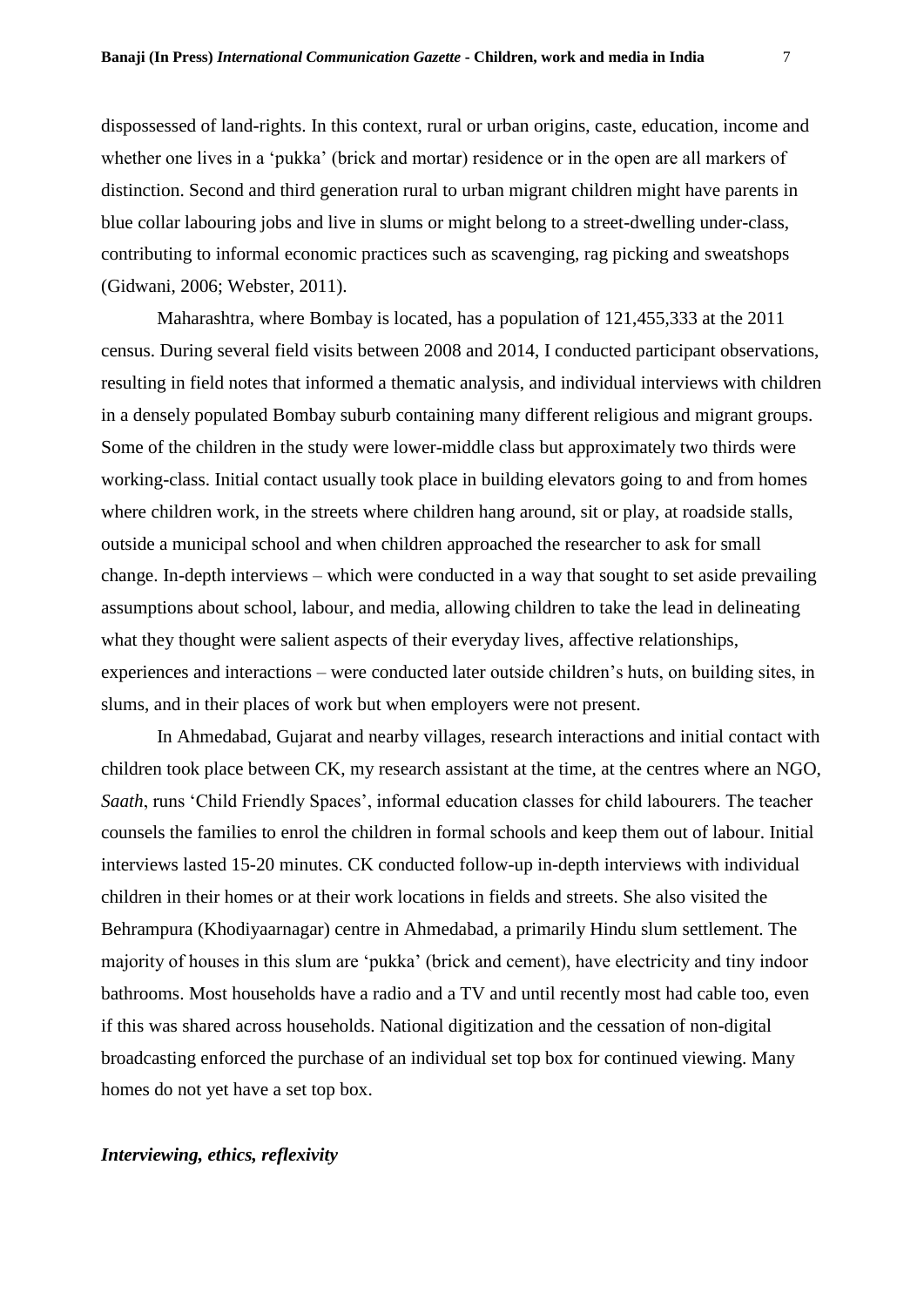In addition to participant observation (Fine & Sandstrom, 1988) which involved joining in games, food preparation, journeys, chores and child-minding as well as assistance with homework and other educational activities, I chose in-depth semi-structured interviewing (Fontana & Frey, 1998) (conducted mainly in Hindi or Gujarati, subsequently translated); and a systematic thematic analysis (Braun & Clarke, 2006) as the most effective method of identifying, analysing and categorising the roles and meanings of media and technologies, leisure, work and schooling in Indian children's everyday lives. Notably, in the analysis I tried to foreground text illustrating the ways in which children themselves recounted their interactions with and feelings about objects and processes including media texts, technological objects, workplace and family dynamics, and their changing perceptions of self and surroundings. This analytical strategy was not aimed at confirming hypotheses derived from previous studies about the association between technology access and economic mobility. The sample consisted of 39 girls and 33 boys aged 9 to 17 **[2]** who were interviewed between 2008 and 2014. They were asked about families, routines, formal and informal education, housework, paid labour and encounters with media products and technologies. Girls appeared more eager to speak at length about media, and reported more anxieties about growing-up and sexual harassment; older boys spoke at length about their work ambitions. Other than that, distinguishing between narratives of girls and boys is not straightforward.

Unlike studies which concentrate on urban middle-class youth (Juluri, 2003; Kapur, 2007) or childhood in villages (Kam et al., 2007; Khan, 2014), this research is explicit in enlisting the participation of children from rural lower-middleclass, working and itinerant labouring classes, urban white and blue-collar working classes, urban middle and lower-middle classes, and on occasion destitute or itinerant urban families in different geographic locations in India. Notwithstanding simplifying heuristic references to 'working' and 'middleclass' children made for the sake of brevity in the analysis which follows, drawing respondents from such a wide range of class backgrounds is crucial in providing a suitably complex picture of work and media experience as facets of daily life in India. Methods of gaining trust and mitigating power differentials during the interview process involved both researchers in divulging personal information about ourselves, eating with participants and families, and continuing interviews after some weeks to ask more critical and confidential questions. Prior to or during observations, we frequently spoke to, drank tea with and spent time doing everyday tasks with adults. I have used aspects of these conversations to contextualise what children told us, but never to privilege adult perspectives. Some of the data has appeared in previous studies (notably, Banaji, 2010, 2012, 2013).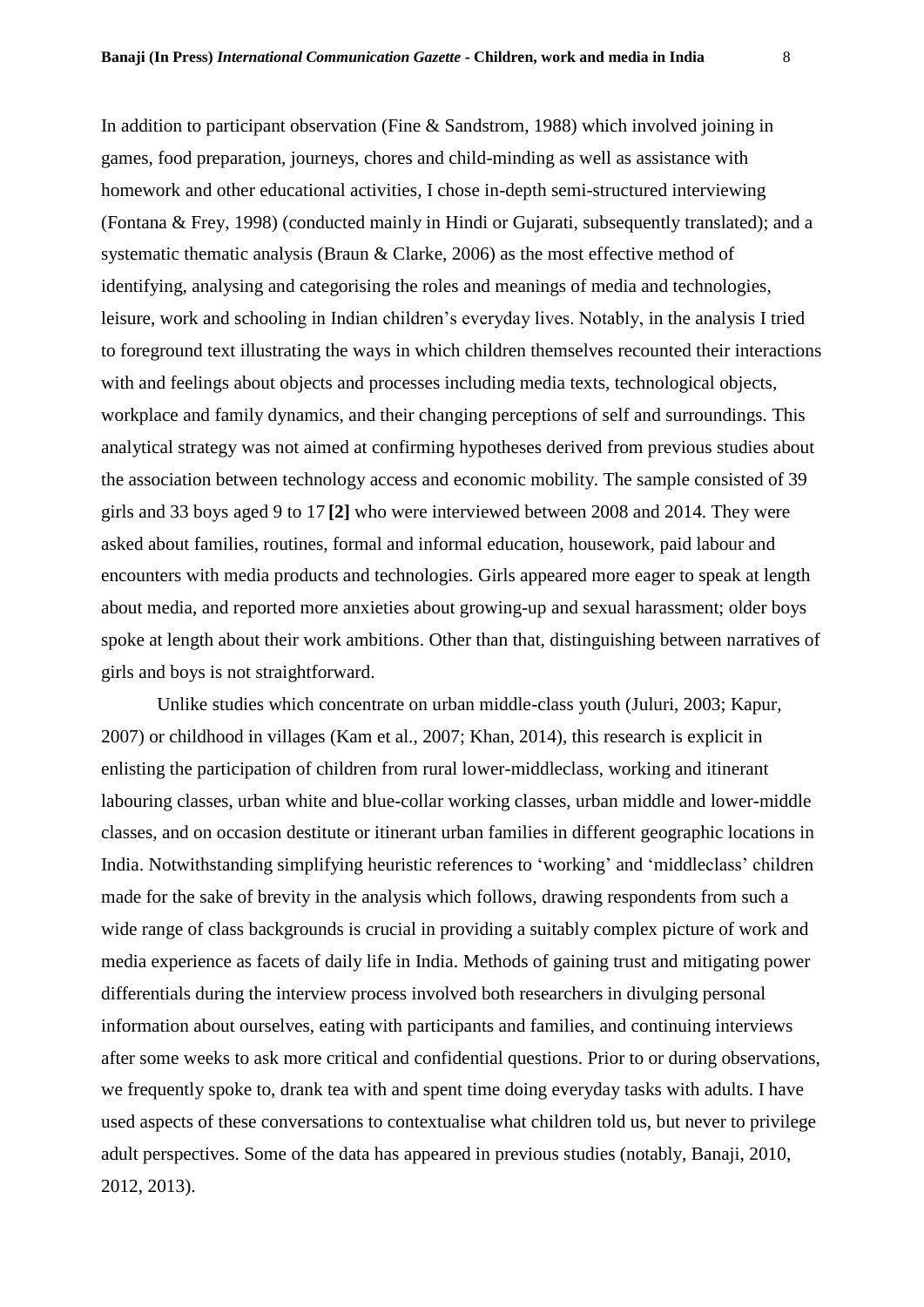This study works with the ethical guidelines of the British Educational Research Association (BERA) and the British Sociological Association (BSA). It also follows feminist discussions of research ethics (Skeggs, 1995) in customising processes to meet the best interests of vulnerable subjects. For instance, some educational studies suggest that obtaining parental consent for interviews is desirable; in this case some parents were repressive, absent, dead or lacking the time to meet. Other children agreed to talk *only on condition* that their ostensible guardian – generally also the person for whom they worked – did not know they were being interviewed. Respecting the children's confidences, building trust, ensuring that they could not be identified through excerpts from transcripts, and never doing anything to endanger their wellbeing either through data collection or through theoretical analysis and dissemination in wider fora was paramount. Therefore, only in instances where the children's rapport with parents, teachers, carers, guardians and older siblings was expressed by the children, was adult permission sought and gained for interviews.

Children's permission, meanwhile, was sought orally, in the languages they spoke, and through an explanation of where the research would go, who might benefit and the possibility that the work and their stories might also have little or no impact in the short-term. With children in the 9-12 year old age-group frequent breaks were taken, and informed consent regained at each recommencement; with older teenagers hanging out and interviews were terminated prematurely or continued over days because of work commitments. Younger children (aged 9-12) were encouraged to listen to themselves speaking on the digital recorder (which caused amusement, embarrassment, even consternation), and then were asked whether they wished to speak and be recorded further. Serious issues of abuse, neglect, over-work and unhappiness, however painful and in need of action, had to be treated with absolute confidentiality. Children's time was recompensed with food, soft drinks, our time, money if requested, training with media technologies, advice about problems and prints of photographs taken. All names have been changed and identificatory details altered to protect the children in their primary contexts.

#### *Analytical process*

India is home to approximately 400,000,000 children under 18 (http://censusindia.gov.in/). During data analysis I focused on aspects of children's lives emerging from their sometime rambling life-stories, illustrative anecdotes and sometimes rather brief, curtailed answers to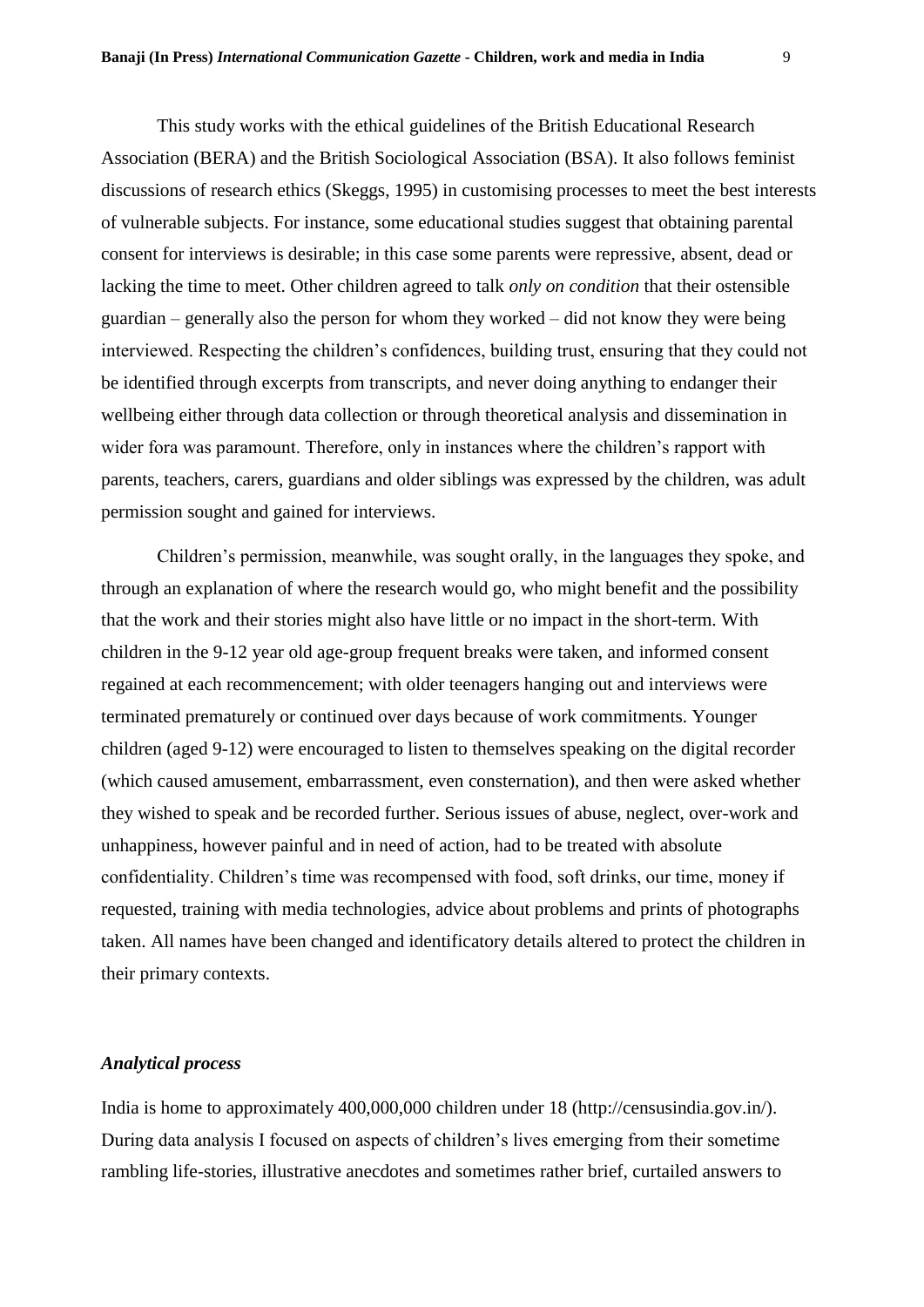direct questions. Five broad areas – work, learning, family, leisure and media – emerged as what children wanted to discuss. Aspiration, frustration, sexuality, romance and economic anxiety were common topics with older teenagers, with sleep (or lack thereof), friendship, teachers, 'happy occasions' and animals/pets surfacing frequently with 9 to 12 year olds. Thematic analysis allowed me to generate codes relating for instance to activities, relationships and meanings based on key experiences of media and technology, family circumstances, work, gender and social class. Amongst (mainly) working children living at home I coded narratives of leisure media as connoting media-rich or media-poor environments, solitary or group activities, constrained or enabled, done through choice or necessity; I compared the frequency of positive adjectives used to describe, for instance, pets, friends, games and celebrations with media to get a sense of the comparative resonance of particular forms of mediated and non-mediated leisure. For this paper, I generated further sub-themes under games, mobile phones, caring, labour, housework and family-support work in general, experiences of education, the role of adults, and attitudes and values of employers, heuristically, in conjunction with aspects of media access, children's affective relationships to communication technologies, media products, formats, selfconfidence, imagination, social networks, friendship, and aspiration. Reference to available survey data such as the census and Asian Development Indicators (2012) allowed me to interpret my qualitative data in light of indicators about vast swathes of the child population.

#### **Findings**

#### *Work, media, daily life*

The following information on the sample of children is useful as a way of contextualising the qualitative findings which follow. Of the 72 children on whose interviews this paper draws, 50 reside in urban or semi-urban locations and 22 in rural areas, although of those in urban locales, over 20 had previously resided in rural areas. Many children in India participate in household chores. Of the 72 in this study, only six children maintained that they do no chores or paid work. These non-working children were from securely middleclass families, and all faced high educational expectations. The work carried out by the other children covered a dizzying range of semi-skilled and unskilled labour, caring, housework, and sundry other efforts such as shop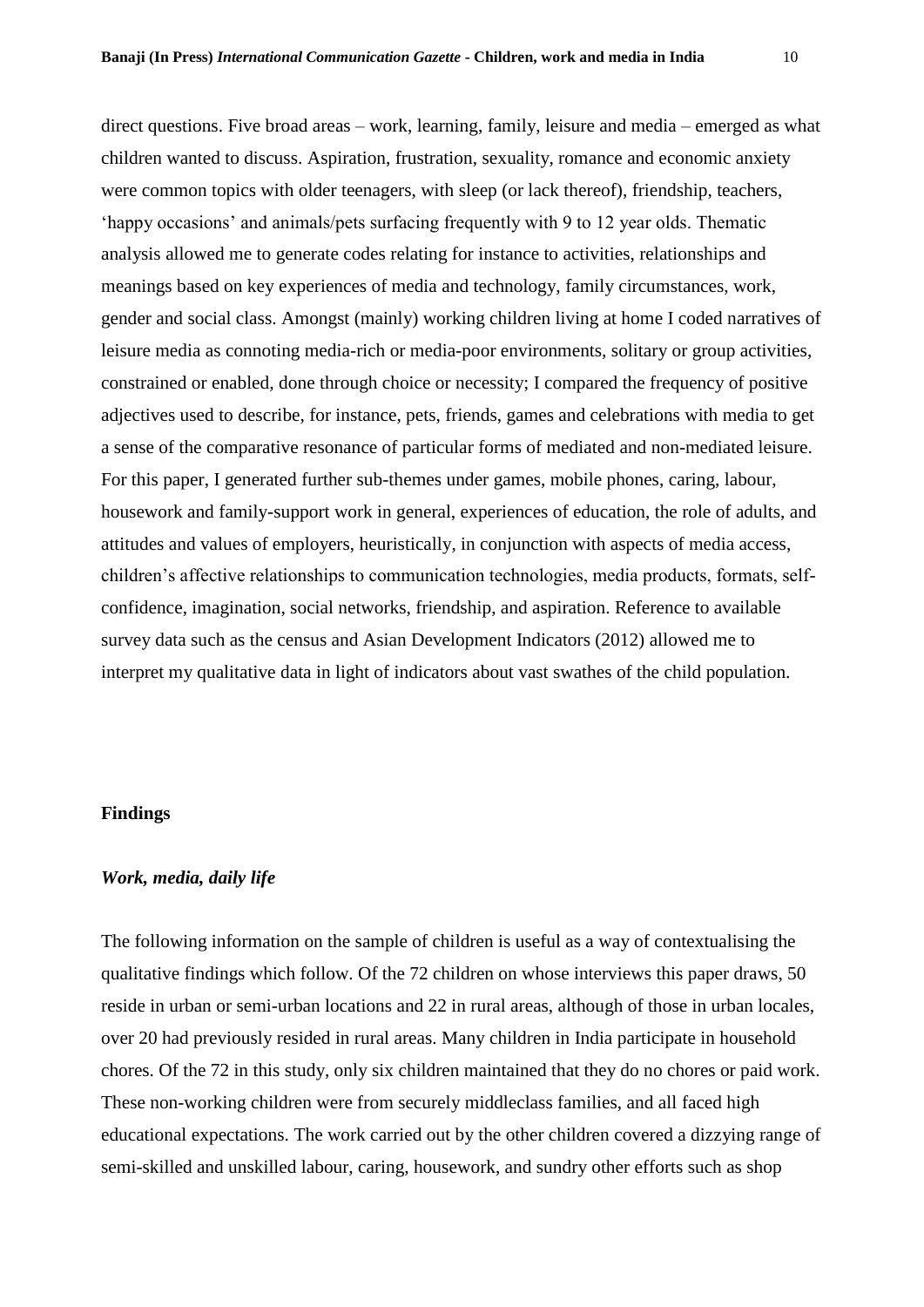work and selling. Some of it was paid, some unpaid. Across the 66 children who mentioned that they work, working hours averaged 6-8 per day, often in addition to school work, with the fulltime labourers doing 12 hour days. It is in light of these sample characteristics that the following excerpts which are responses to my requests for children to 'describe your typical day' exemplify the routines should be read. These excerpts are broadly consonant with patterns revealed in other studies of children and work (Wells, 2009; Katz, 2004; Dyson, 2014).

**Siraj,** aged 13, is from a slum neighbourhood in Ahmedabad, Gujarat; Siraj's family have a television and a set top box but he asserts repeatedly that he 'doesn't like to watch TV' and never listens to the radio. In line with our observations of his daily routine, he tells us: "I get up in the morning, get dressed and go to the handcart where it is parked. I sell vegetables until 2pm. Then I eat lunch and come here [to a Non-governmental educational centre] to do [basic literacy]. When I finish [studying] here I go back to the handcart in the evening and work till night."

**Vimla,** aged 14-15 is a migrant worker in Pisawada, Dholka, rural Gujarat. She has no television in the seasonal hut settlement but watches TV when on annual visits in her native village, 12 hours away: "I get up and make tea in the morning then go to the fields at 7am. [Fields are 2.5 miles away from hut]. We walk there and back. I work in the fields with my mother. I go home from the fields at 5pm and start to prepare the food for everyone. We have electric light in our hut. I clean the house. I do enjoy the stories on TV but not much chance when working."

**Moyesh,** aged 14 is originally from West Bengal, now in Bombay. Moyesh has 'no time for TV' and recounts incidents where people have almost fallen from bamboo scaffolding when trying to answer 'cellphones'**. "**I live down there [indicating a plastic and tin shack on a building-site] with my mother's brother and his wife and their baby. Every day's the same: tea at 4.30am, seeking for toilet place [laughs], I keep baby Shobesh while my aunt goes to clean the flats …she comes at 8.30 then I run to the office and see if boss wants me for any job …. I assist, I learn … about all those things, I get tea, I carry tools, I bring parts if they need, I clean glass and tiles with acid and scourer, I answer the mobile when X is fitting shower piece, I am learning."

**Bibi,** aged 11, comes from a village in Maharashtra, now lives with distant relatives and looks after their children in a flat in Bombay: "I mop the hallways, soak the dirty nappies, get the baby breakfast, I change nappies 3-4 times and put talcum powder, I wash Lulu (toddler), I dress Lulu for pre-school tots nursery, I take Lulu to nursery, I put baby to sleep and help aunt washing and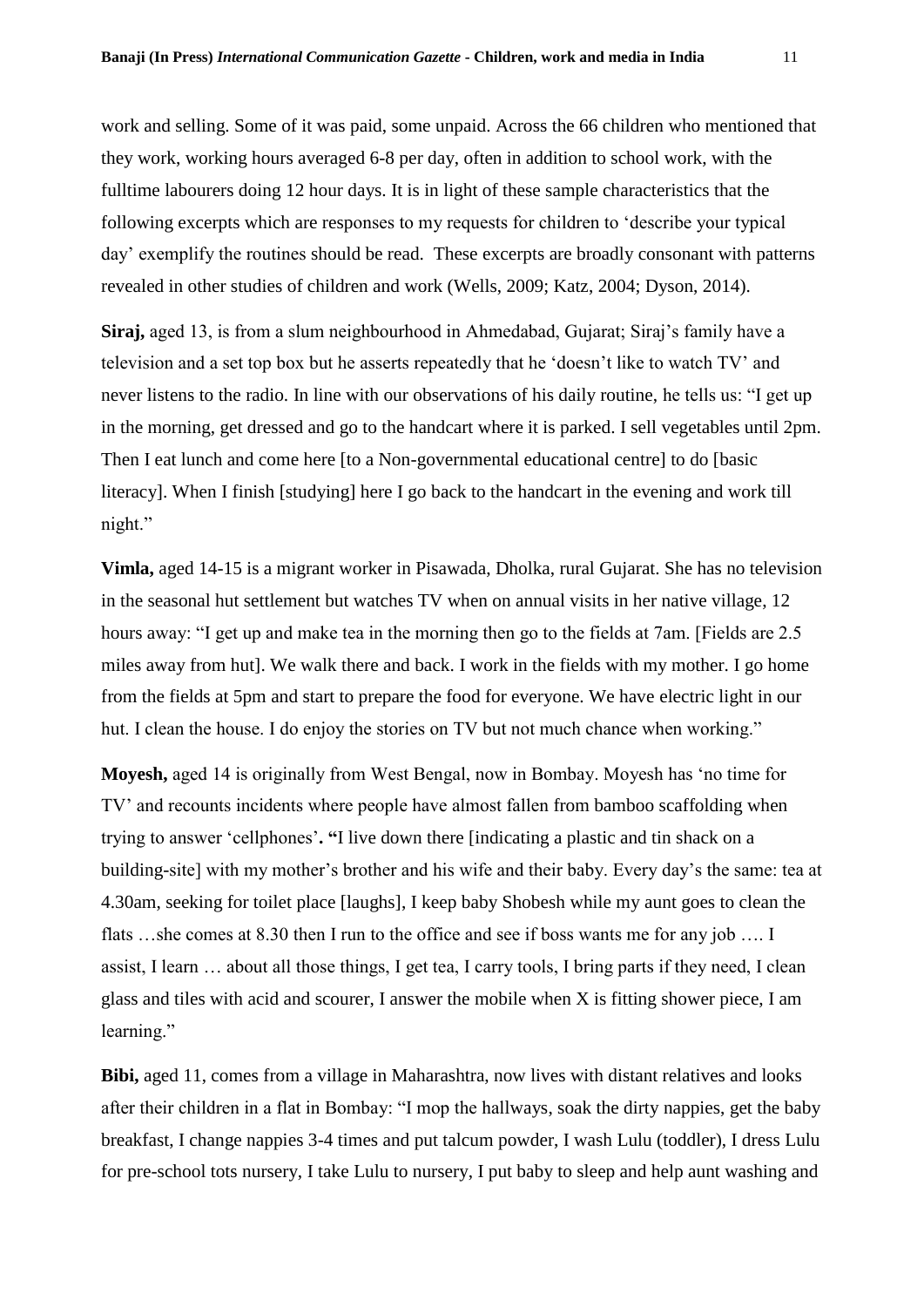hanging clothes. In afternoon Aunt sleeps and I take baby to collect Lulu from pre-school tots, I bring Lulu home and give food, then Lulu sleeps and aunt has tea and plays with baby and I rest; everyone comes from school, it becomes very busy, I play games with them, catch-catch, cricket, watch TV – maybe 15-20 minutes – but Aunt calls me to hold baby. I go to bed after Lulu and baby, usually am very tired and sleep well."

These accounts of an 'average day' contain passing references to education, media and ICTs, though more are mentioned in response to follow-up questions – such as Nikul, 10, who used to watch cartoons prior to digitisation, has a mobile phone and talks to his village friends or Ambika, 13 who watches a Gujarati soap opera three times a week with great zest, would like to go to school and loves 1990s family-oriented Hindi films that fuel her imagination about the possibilities of her own future family life. The quoted accounts remain typical of the urban and rural working-class children interviewed and of others who chipped in, nodded along to initial interviews. They gather wood and leaves, traverse several kilometres if going to school, herd animals, sweep and mop floors, make tea, grind spices, prepare food, cook food, sell things, use tools, look after babies, teach toddlers, sow and harvest grain, run to the shops, assist ill or disabled relatives, neighbours or employers, sort litter, climb scaffolding, paint buildings or cars, deliver things and mend things.

In the cases cited, computers were absent; mobile phones were generally viewed as the domain of adult men, and coveted by some of the younger children and older girls; but there was consensus that television and radio were more fun, pedagogically sound, sociable and egalitarian.

'Father controls the mobile, mother and we get to choose TV channels'

'None of my friends have mobiles, so what would be the point?'

'Mobile coupons are expensive.'

'I like to learn from television. I like to watch different places'

'Radio is so good to listen when we are working.'

'Radio can be very good if you are bored during cooking.'

'We have a television but no set top box.'

'We use radio on our walk to school.'

'I like games. I would like to have a phone which has games on it.'

'I go to my relative's home to watch tv in peace.'

'Mother shares her mobile with us'.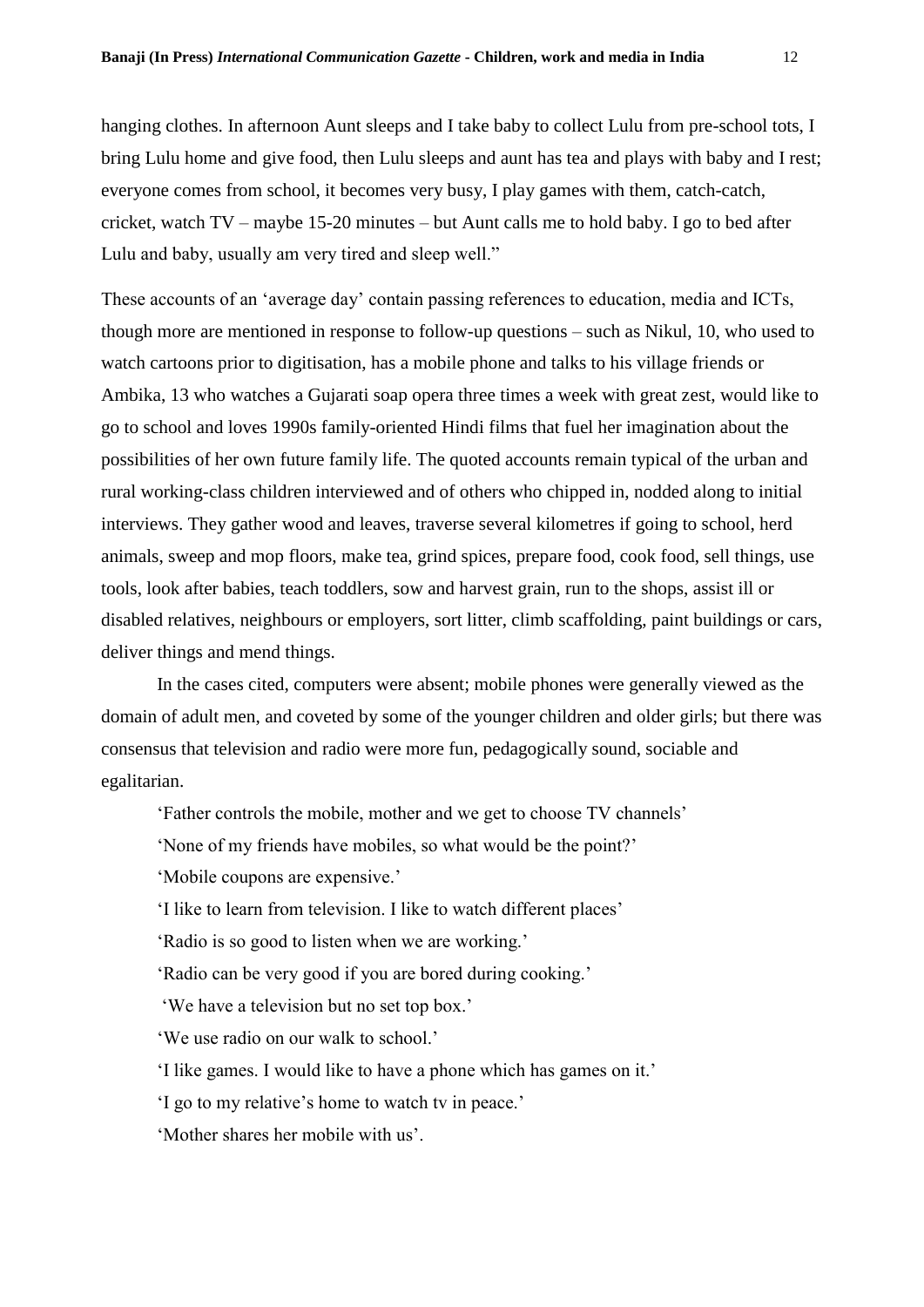These accounts, which appear banal, are also brimming with children's competence, resilience, sociality and meaningful work. Old media, for those who have access, is circumscribed in a number of ways but nevertheless a pleasurable part of daily routines and leisure practices. Set beside the narratives of children who attend school regularly and have families with slightly more secure incomes, the significance of finance and leisure in relation to new media use become apparent. These accounts signal the importance of interdependencies between old and new media and between generations, as well as the salience of what I will elaborate as insight into the way recourse to practices of resourceful material and immaterial conservation by children sheds light on the relationship between media and the experience of childhood in the global south. The following sections highlight and discuss the main themes emerging from the analysis of my data.

#### *Media-rich lifestyles*

Shankar, aged 13 in Bombay, for instance, is an electrician's assistant. He attends a Marathi language municipal school (the cheapest government school) from 6.30am till 2pm. He eats at home and then he sleeps for an hour; his mother, a vegetable seller, also returns to their slum home for lunch. At 4pm Shankar starts his shift in a local electrical shop. He runs errands, makes tea, delivers electrical goods to nearby customers, and assists with complex installations. He often works till 9pm. His father is an electrician-cum-shop-assistant, and gets paid extra for Shankar's work. At slack times 'the radio plays' and Shankar enjoys listening and 'reading comics, newspapers' 'letting his mind wander here and there'; he relays jokes, songs and funny stories from the radio to his work-mates. At home, he does homework before going to sleep. On Sunday, in the afternoon, he and his family go to the cinema. He is an ardent film fan and says he will soon have a mobile phone, like the men and older boys who work with him.

Meanwhile Jayanti, aged 13, whose parents and eldest brother have white-collar jobs and who falls firmly into the middle-middleclass, wakes at 6.00am. She makes tea and packed lunches for herself and her brothers, goes to her fee-paying Catholic school at 7.30, returns home at 3pm with friends. She then uses two hours' leisure to do homework, surf the net on the family computer, play games online and offline or sleep. At 5pm she leaves for tuition classes, returning at 7.30, when she helps her mother to prepare dinner, then watches television and plays with her brother's mobile phone, commenting on people's Instagrams and WhatsApp texts, taking pictures and uploading them while also IMing and doing homework till bedtime. 'I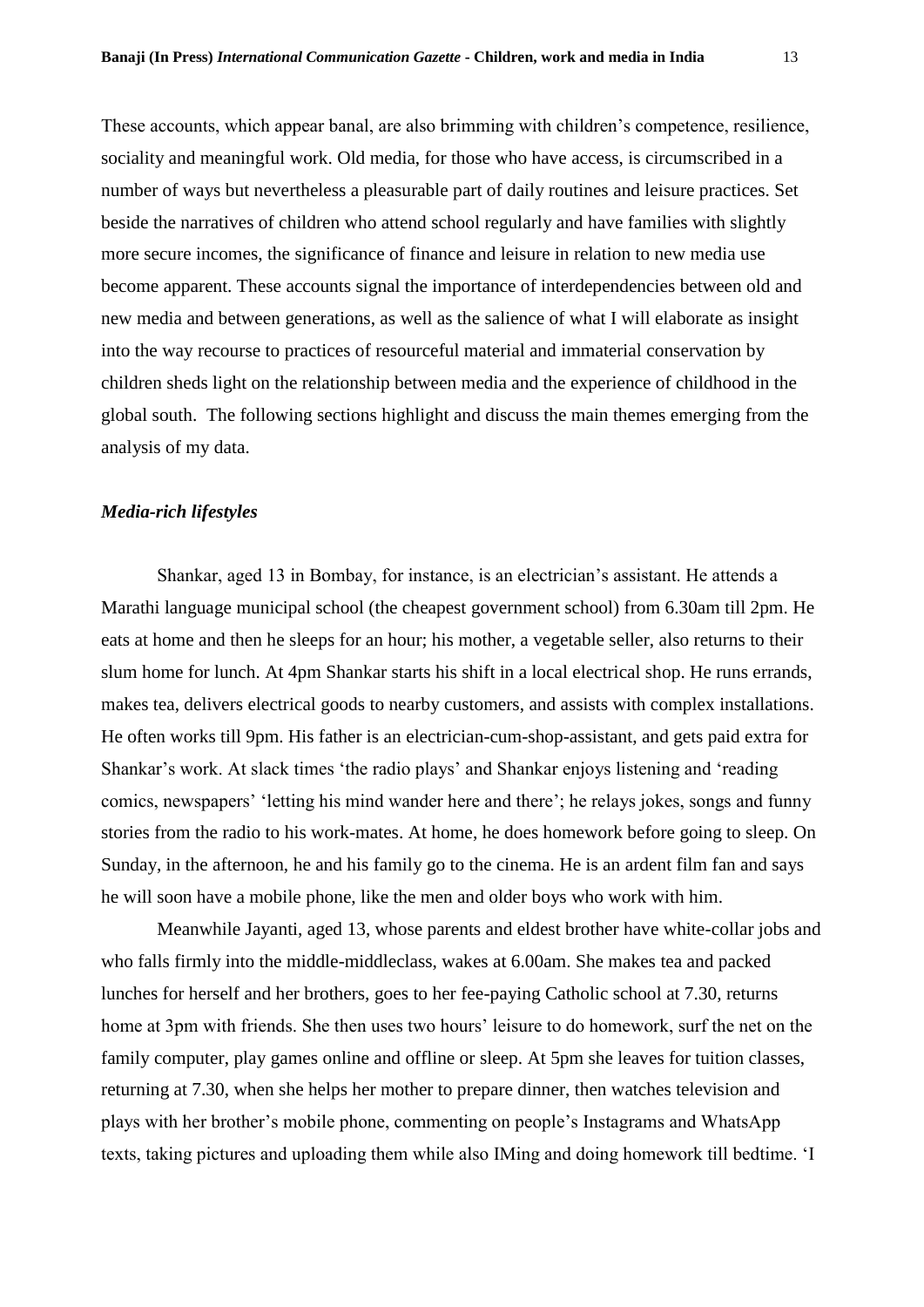often make mistakes in my work because I am distracted by WhatsApp or by mom telling some gossip from her newsfeed.'

These narratives, like those by respondents in studies by Khan (2014), Pathak-Shelat  $\&$ DeShano (2013) and Arora (2008), position media products and technologies as familiar and cherished but also competing for attention with a multitude of other possible uses for time from housework and homework to friends, outdoor games and gossip. While mobiles were generally shared between family members, particularly mothers and children, comments about media amongst these lower- and middle-middleclass children in urban areas were diverse and passionate, ranging from 'I want to become a film actor, comedy is so cool' and 'I sleep with my smartphone under my pillow', to 'every one of us has to comment on a picture or post something funny to feel part of the group' and 'I can do without sleep but I can't let go of WhatsApp'. There was a lively understanding of marketing ('You know about *ad blockers*?'), the possibility of parental surveillance ('My older brother checks my posts and informs parents') and the dangers of spiralling identity expectations ('I worry if I look fat on Facebook'; 'Boys are always saving sexy pics from Snapchat'). Again, increasingly since 2012, my field notes and analysis of the interview data highlight displays of symbols of upward mobility such as branded clothes, new hairstyles, gadgets, bikes, wedding attendance, parties, visits to malls, picnics and even family holidays on applications such as Instagram and Snapchat. Participation in serial identities such as those of sectarian and Hindu Right politicians, or digital participation in populist campaigns against 'corruption' and 'gang rape', has become increasingly evident amongst 13-17 year olds, mainly via the repeated reposting and retweeting of popular memes and in the passing on of photographs and the 'liking' of politicians' pages, slogans or comments. Questions about the deeper underpinnings of digital 'gestures' often led to a disavowal of liberal identities such as feminism ('I passed it on because my friends did/I'm not one of those (feminists)'), or a vague commitment to a politico-religious project (India needs strong politicians like  $X$  – there is too much corruption'). Meanwhile, the dual uses of internet enabled mobile phones amongst middleclass youth as repositories of romantic aspirations and liaisons and also the dangerous means of being conned, harassed or discovered was observed by me, and with varying degrees of longing, anxiety and disapproval, by younger siblings.

Smriti, 16, also middle-middleclass, recounted with embarrassment how her brother became 'involved' with a 'woman' online who promised to get him a job in Ohio, then asked him to send 200,000 rupees so that she could rent an apartment for his visit. Having shared dreams, photographs and sexts, Smriti's brother was loathe to admit he'd been conned. It was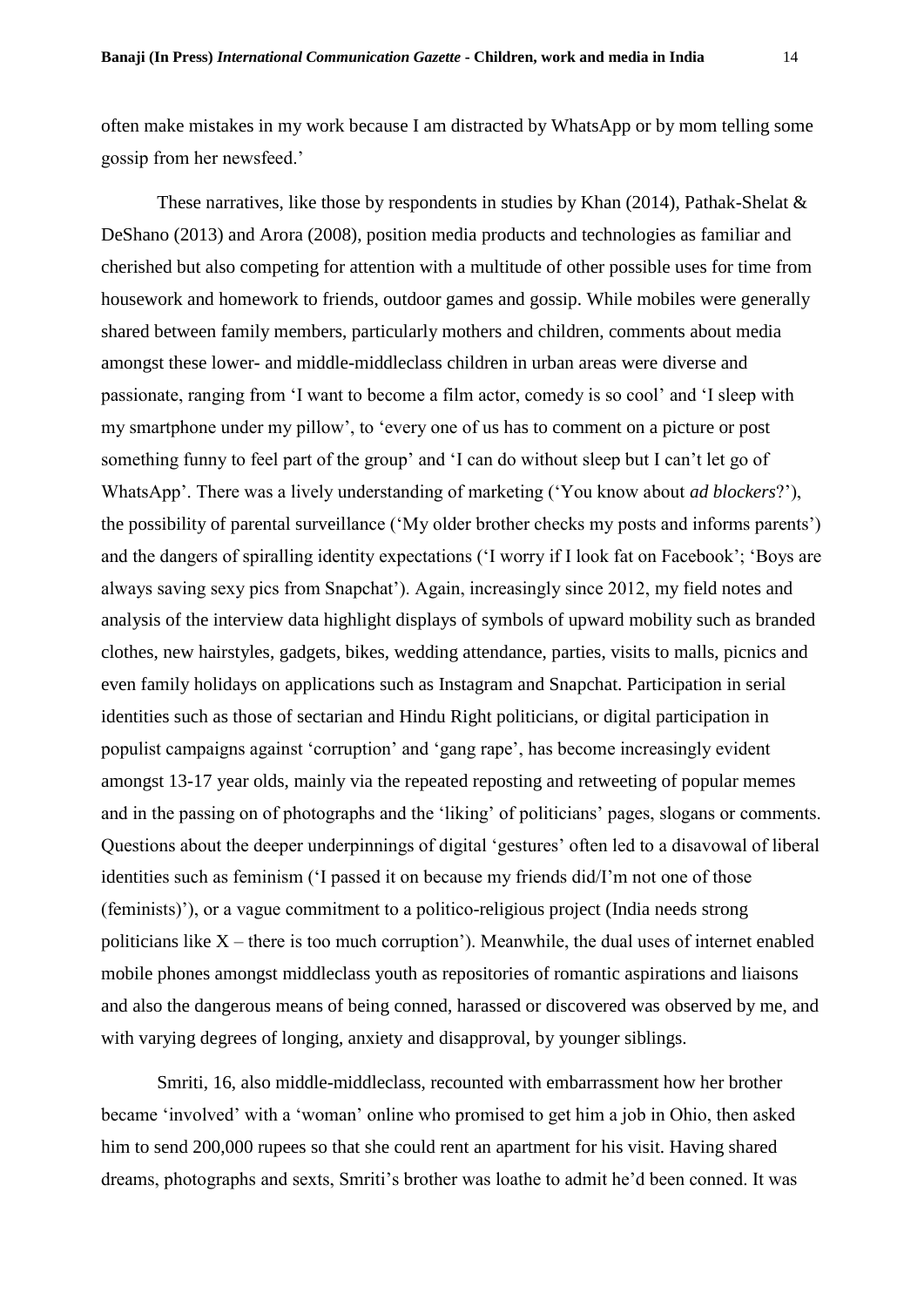clear that Smriti did not view the internet as an uncomplicated good but, like many of the other interviewees and like participants in boyd's (2014) study, felt some ambivalence towards it. 'Now my parents only let us use our mobiles for music and calling local friends. No internet. And it feels better. But I know we'll be back to it soon.'

#### *Learning and leisure*

Many normative Western and wealthy-world discourses on childhood have distinguished 'school' and the 'digital' as appropriate (if fraught) spheres of children's 'learning'. Across my data children express ambivalence towards formal schooling, and showed little enthusiasm for learning there. Basic literacy followed by passive, decontextualized excerpts and rote learning dominate the accounts of Indian school-going children particularly in less well-resourced schools, with middle-class 14-15 year olds spending between 10 and 12 hours per day on school, homework and tuitions. Studies based on larger samples suggest that disenchantment is a rational response to 'schools' where teaching is sparse and misinformed, discriminatory or brutal (Balagopalan, 2014; Braham & Braham, 1999; Harber, 2009; Khan, 2007) and to a context where there is no welfare provision. Economically deprived children and their parents weigh basic literacy and numeracy in the balance against apprenticeships, meals, fresh water, fuel, a smiling uninjured toddler. Where feasible most families make pragmatic decisions, building some compromise between socially or economically necessary labour and schooling. Gender plays a malignant role in this pragmatism.

Children who mentioned ambitions to travel and get better jobs explained that television was giving them information and teaching them new languages that school never had. A significant minority liked school because of an individual teacher, or recounted passionately what they would do *if* teachers were better informed, fairer; or if they could attend regularly; and how they wished to study further, become teachers, social workers, health workers. For most working-class Indian parents and children these ambitions entail tough choices about which children will study and which will work. Saliently, when debating where they 'learn' most, children in the global south discuss 'parents', 'home', 'the street', 'the workplace', 'the fields', 'the forest', 'the journey' and 'work' more generally as the places and spaces of learning, particularly about values, nature, technology, the environment and social power relations.

The milieu of the *media-rich* children interviewed (30 percent of my sample), could be seen as similar to that of about 25 percent of the Indian population (with an additional five percent of very wealthy families not discussed in this paper) (Asia Development Bank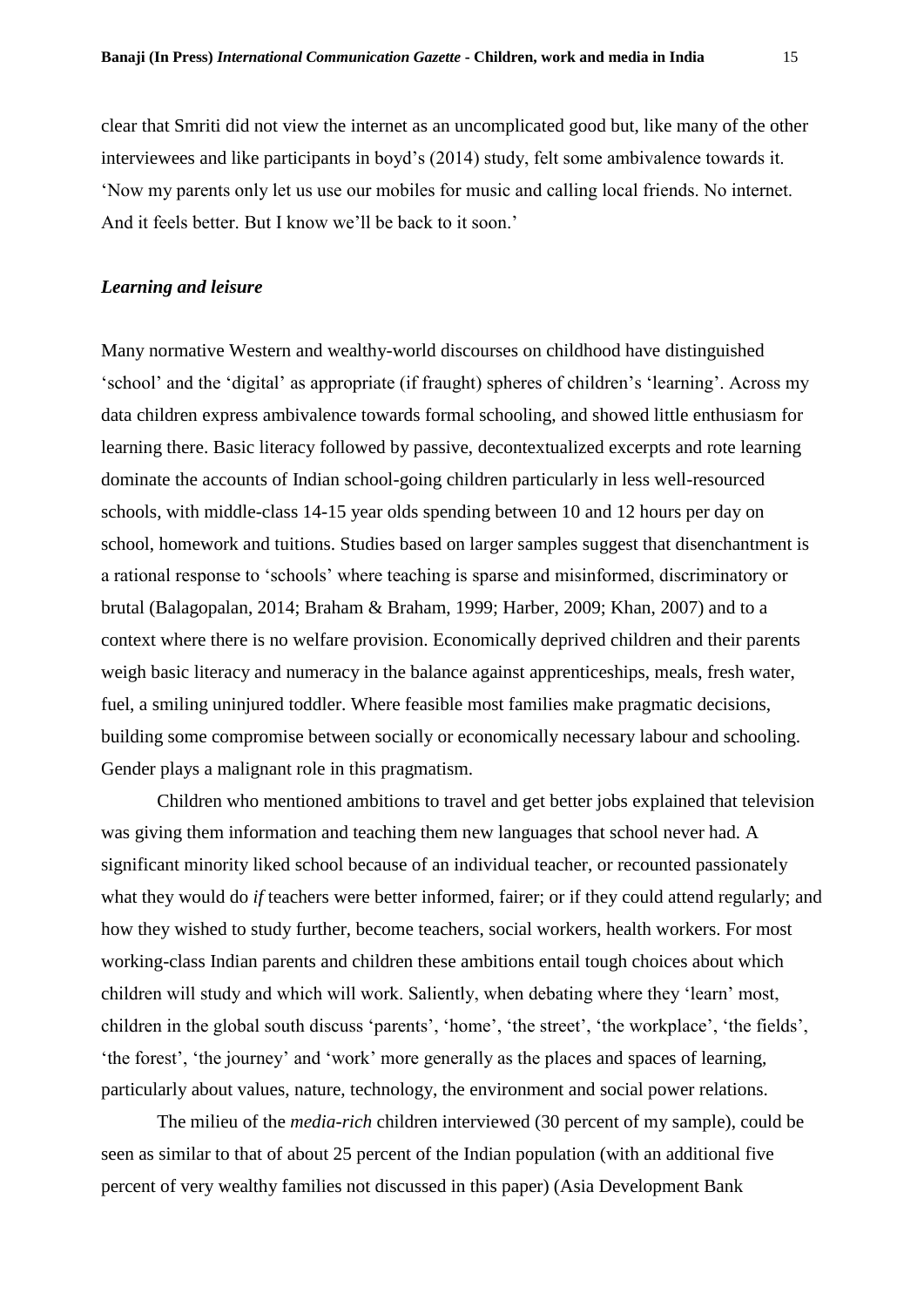Indicators, 2012). In particular, during seven years of observations, and given the interest of sundry scholars in new technologies as agents or catalysts of social change, it has been interesting to observe metamorphoses or continuities in Indian children's mediated leisure. I have, in fact, returned to a dozen children in this study between the ages of nine and fourteen, as families or employers acquired the latest communications equipment. Consistently, amongst middleclass small-town, rural and urban Indian children who have some leisure time, the significance of media appears heightened. While they still play carom, cards, cricket, tag, skipping, and other games or riding bicycles with friends, they also watch television every day. Since 2012, accounts of 'cell phones' and Facebook feature alongside discussions of school/college work, films, radio, television and games consoles. Knowledge and skills in apps, games, scams, jokes and memes constitutes one evident facet of media literacy, but is inflected by resilient beliefs and prejudices formed in distinctly national and regional contexts.

The other two thirds of the sample – who might be said to fit into the 70 percent of the Indian child population classed as poor or below the poverty line (Asia Development Bank Indicators, 2012) – also describe their use of comics, music, TV serials, films, low-tech mobile phone games to scaffold their pursuits or lighten material and social pressures: as one boy put it when describing his favourite TV show 'I play it back in my mind when I'm alone fetching wood, like a sweet kept in the mouth'. Like him, numerous children asserted: 'songs and funny programmes make the work go faster'. These children's world as it is today – packed with complex and time-consuming labour, caring, environmental learning, frequently abraded by exploitative or abusive power relationships, communal tensions, hunger, disease, boredom or fear of violence – and as told in their understated, unsentimental narratives about everyday life, urges a rethinking not only of techno-centric and ethnocentric narratives of global media but also of adult and middleclass ones. Such children's narratives suggest that rigorous labour laws regulating working hours and safety might protect children who have to work and obviate the need for many to work by protecting adults. Albeit contingent, these global south children's relative ambivalence towards new media gets ignored in much writing on digital technologies and children, while as Kleine et al. (2013) warn, any signs of interest are deployed as evidence of the transformative power of new media.

#### **Discussion**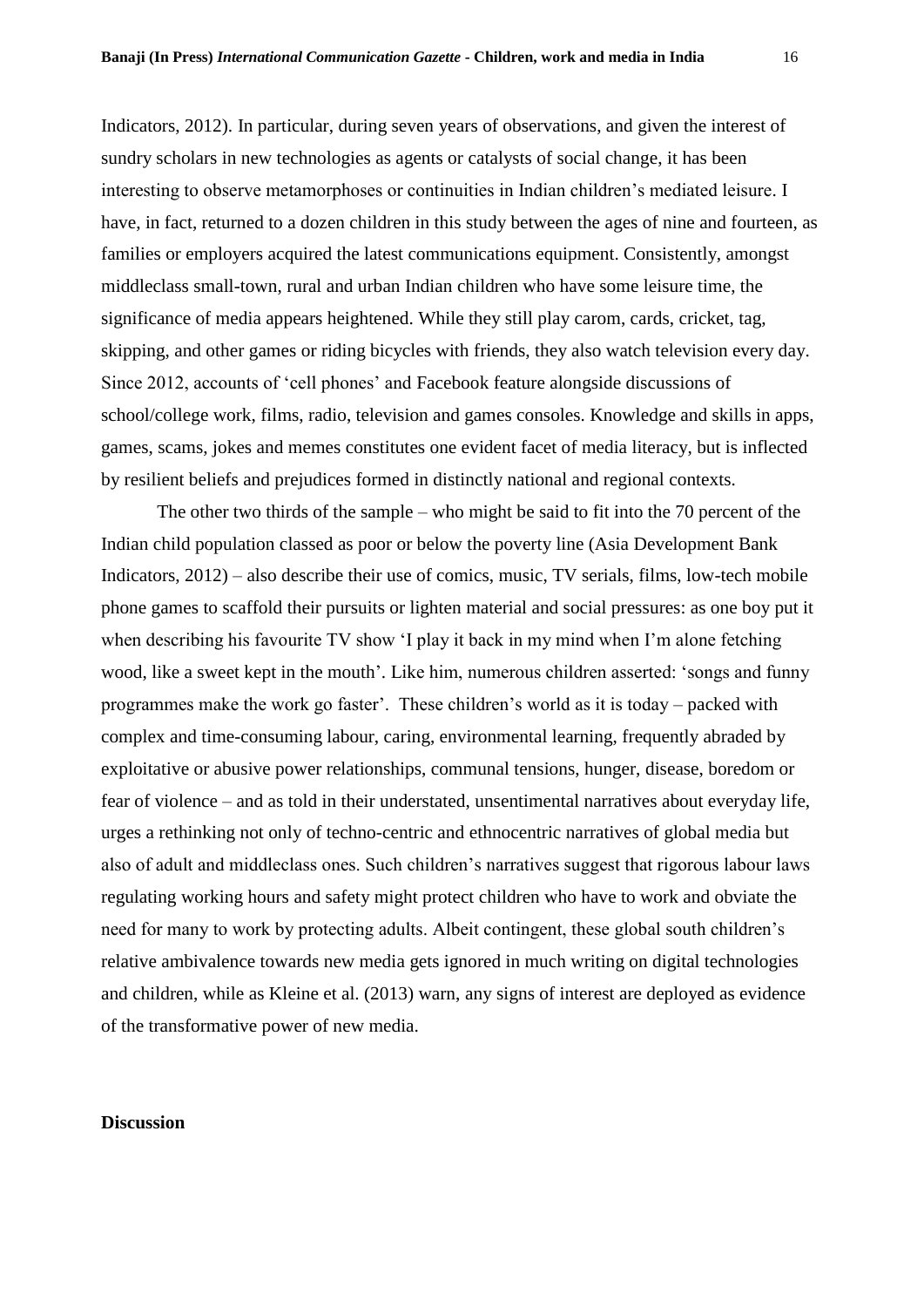The research questions guiding this study asked first, how scholars and educators interested in global south children's lives can understand and approach the meanings of digital media, school and work in the experiences, routines, relationships and everyday lives of a crosssection of Indian children and, second, what such an analysis suggests in terms for rethinking concepts such as 'digital life' and 'digital childhood'. In looking for an initial conceptual frame, despite worthwhile insights, much literature on children and media arising in the media and communications field was shown to have a tendency towards a techno-centric or ethnocentric homogenisation of childhood experience. Whether digital risks and opportunities or media literacy were the chosen analytical frames, global children's worlds and lived experiences somehow ended up being envisioned reductively based on media-centric evidence from highly mediatised households. As discussed, a side-effect of the repeated juxtaposition of children and new technologies in Western studies has been a silencing and under-theorisation of non-digital media and circumstances facing children and youth in low income areas of the global south.

While class as an inflexible analytic frame has also been contested in previous studies for reducing the complexity of media experience/practice, with the exception of digital divides, its significance is now neglected in work on new media and childhood. In response to the 'how' question, then, this study works with the idea of class as a both a space and a location, which suffuses, inflects and situates aspects of children's lives constructively and constrainingly in both geographical and mediated places. My analysis of children's narratives and concerns in diverse circumstances in Western India, however, suggests that while a complex hierarchy of class at the intersection of gender, geography, religion and caste is a ferocious force inflecting almost every aspect of children's experience, most children are active subjects in social production and reproduction. This is to say, as shown in their discussions of their play, work and caring, they act in and on their environments to sustain life and social relationships in thoughtful, resourceful, ways, some admirable, some despicable, usually unobserved by researchers of digital life, and perilously discounted by many theoretical models emerging from European and North American new media scholarship.

#### *Children's work and social reproduction*

Global south childhoods from different classes provide an unparalleled comparative insight into the ways in which children negotiate their everyday lives in known and unknown situations. Approached through structural lenses such as class and gender, their own accounts emphasise their will to group conformity and interdependence (Khan, 2007; Dyson, 2014; Balagopalan,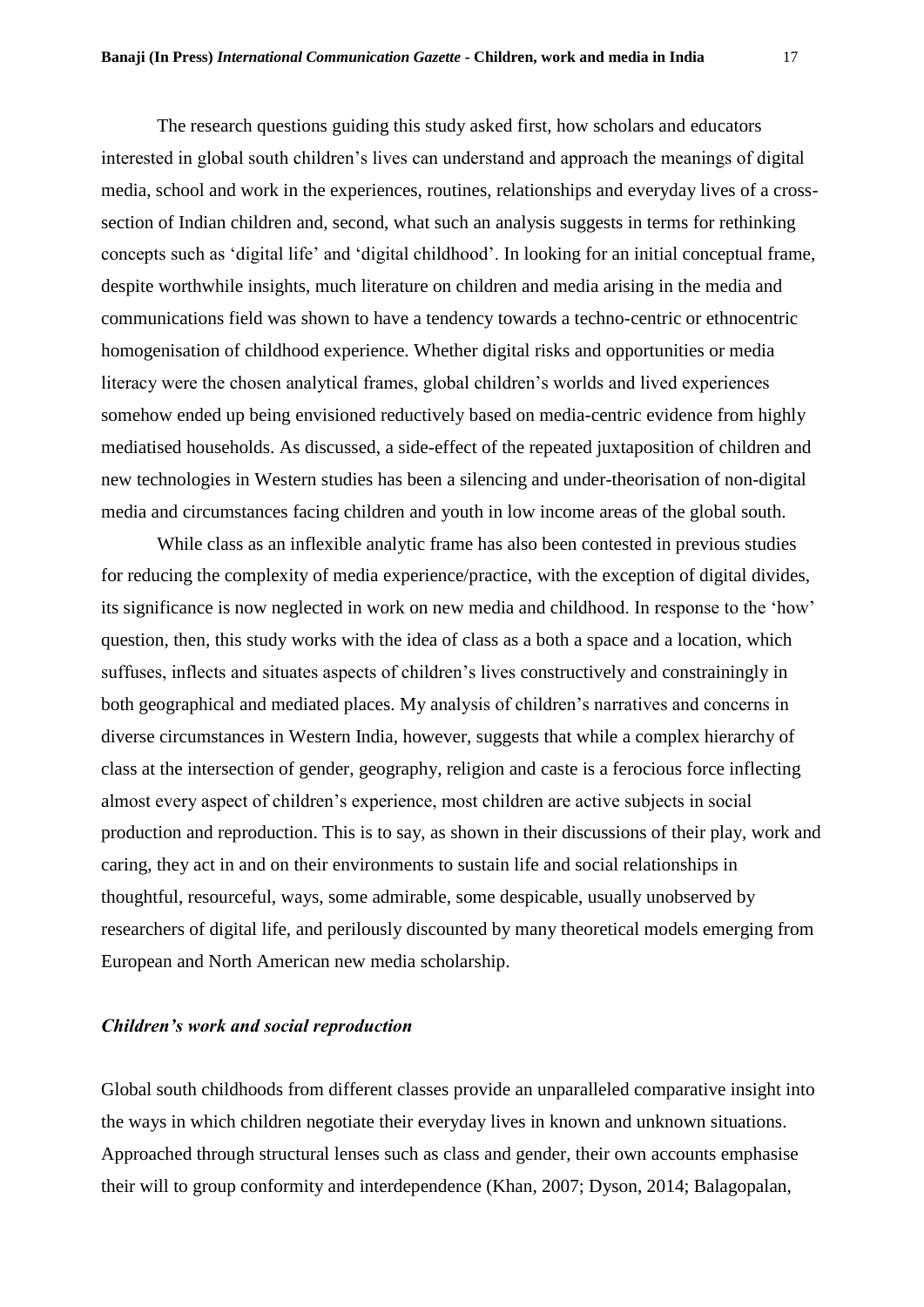2014), which is sometimes but not always in tension with a wish for independence. Approached phenomenologically, children's accounts elucidate their participation in all kinds of social goods (enabling parents to work; tenderness to grandparents, friends, siblings) and social injustice (caste and gender discrimination; sexual violence; religious violence). Both structural and phenomenological approaches also point to children's solidarity and resilient participation in multiple overlapping social contexts (Kovats-Bernat, 2006; Banaji, 2010) as well as the potential manipulation and perversion of their economic and political agency by religious and political propagandists, neoliberal corporations or non-government organisations and unethical adults. In my study, beginning with worries about being beaten or going hungry and losing their employment, issues causing anxiety to the children ranged from recognisable complaints about bullying, homework and parental surveillance, to false accusations of theft, being caught touching upper-class or upper-caste items and humiliated, beaten or bringing ruin on families, sexual harassment and molestation, parental ill-health and job loss, chemical burns, wage loss due to forced school enrolment. They also feared humiliation or beatings at school because they did not have the time to study due to work; or simply because their name or dress reveal a despised religion of caste; flooding which makes labour treacherous; flooded homes, and being married off young. In the last instance, television serials appear to have played an informational role in alerting some rural girls to issues of child marriage.

In her seminal study of children's everyday lives in New York and Howa, rural Sudan, Cindy Katz defines social reproduction as 'the reproduction of knowledge and skills, the practices that maintain and reinforce class and other categories of difference, and the learning that inculcates what Pierre Bourdieu refers to as the habitus, a set of cultural forms and practices that work to reinforce and naturalize the dominant social relations of production and reproduction' (2004: 19). Noting that political, economic and cultural practices are linked in learning about work, gender and generation, she argues that children are all members of multiple social groupings, which at times lead them to contest or resist specific social or cultural practices, while acquiescing and sustaining others. Kovat-Bernats (2006: 4), likewise, in his tour-de-force about street children in Haiti argues that children negotiate the dialectic of personhood through their economic activities and social solidarity. This leads him to argue quite rightly that childhood is 'both a temporal and spatial site of cultural being, and not simply [a] liminal space of becoming'. In other words, children function as and become people in their own eyes and those of others via a complex set of interdependencies. Work, in the lives of children outside middleclass and upper-class households and outside the contemporary West is ubiquitous, and often starts by the age of six (Dyson 2014). It grows steadily more complex,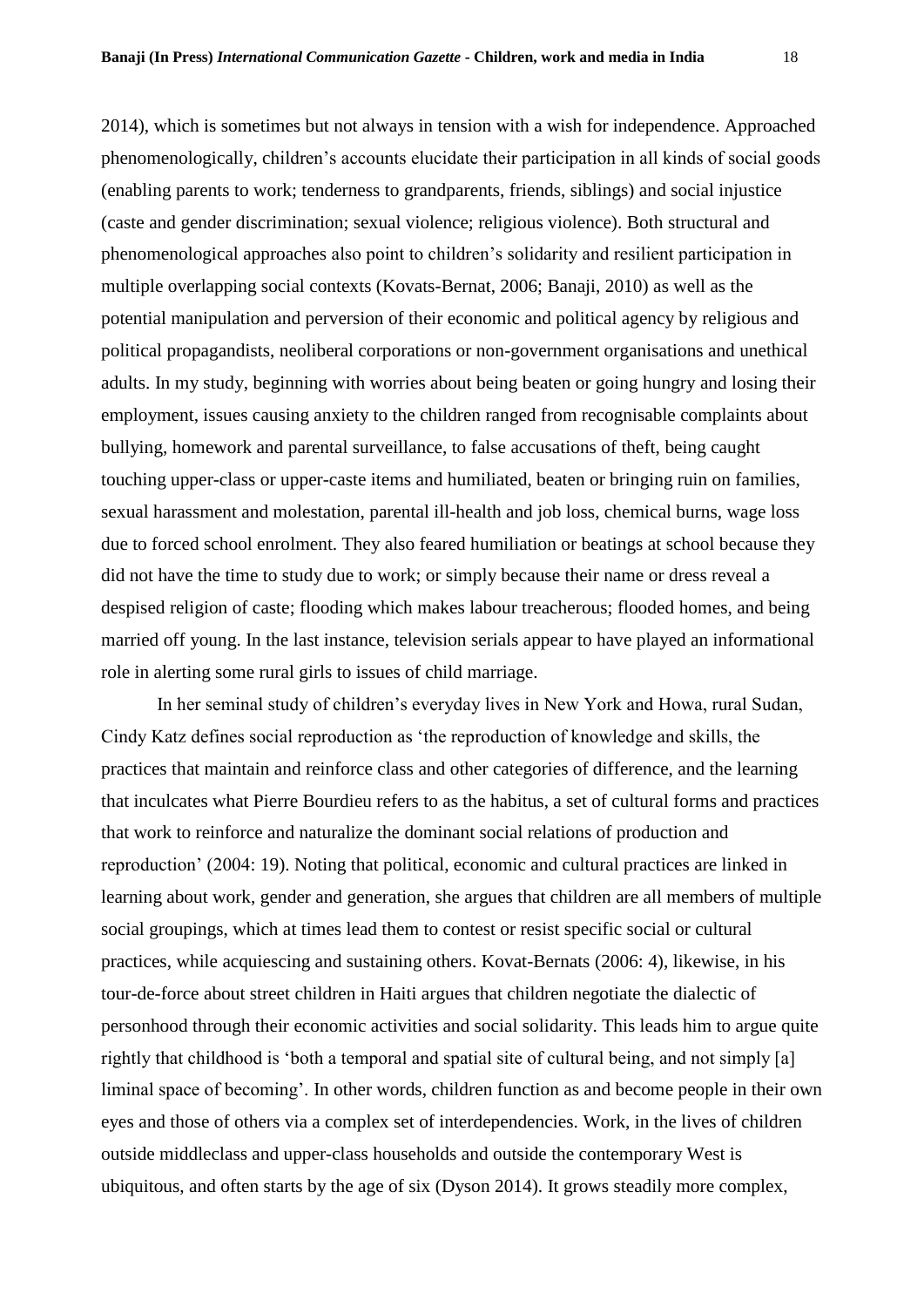physically and/or emotionally demanding. It is sometimes dangerous, frequently boring and repetitive. It is sometimes collective but often isolated. A significant minority of my interviewees found it burdensome, and wearying. Many overtly said that they wished they had less work to do, that they could do some of it but not all, and that there were days when they did not have to work. Nevertheless almost all talked about it as a major component of their identities – many defined themselves in relation to the world via their work far more than in relation to media use or subculture. In most cases children's labour makes a direct or indirect contribution to household income, shelter, parental availability for work and socialising younger children. As in the systematic and complex discussions of childhood, labour and social reproduction in qualitative studies by Katz in rural Sudan (2004), Kilbride, Suda and Njeru amongst Kenya's street children (2001), Khan in the football manufacturing industry of Pakistan, and Dyson in a village of the high Himalayas, India (2014), I have interpreted my data as telling a powerful story about both middleclass and poor children's complex and contradictory agency in shaping and inhabiting social structures such as family and work. Evidently physically more vulnerable than many adults, and particularly in situations of exploitative labour and sexual transactions, they are also playful and sociable, agile and inventive, finding opportunities for fun both during and around labour and school. They *are* hard-working, caring family members; *and* skilled, competent workers with serious civic identities, but their fun and leisure cannot be separated out from these identities, and it is repeated playful engagement with work, with media or with fellow humans which appears to contribute most directly to learning.

Therefore, to understand and point towards ways of theorising the meanings of media, education, and work in the experiences, relationships and everyday lives of most global south children aged 9-17, these have to be seen as *interconnected* and not competing domains, alongside family and friendships. For most socioeconomically deprived children particularly in the global south, anxiety and resistance, like compliance, conformity, survival and pleasure are intertwined with work and family, and with school and media. Unlike studies of mainly Western, or mainly middleclass childhoods, most of the lives explored in this paper contained few ruptures between generations in relation to substantive social relations such as gender, age, religion, class and caste. Though media do infuse and inform many brief moments of leisure particularly for children in lower-middleclass homes, physical spaces have not been replaced for most Indian children by digital or virtual ones. Rather, most children use *real space* to learn about and participate in their environment whether rural or urban, to avoid danger and generate much needed resources, which supplement or sustain life economically, or simply gain kudos amongst peers and elders. This *resourceful conservation* – materially, the reusing of sticks, bits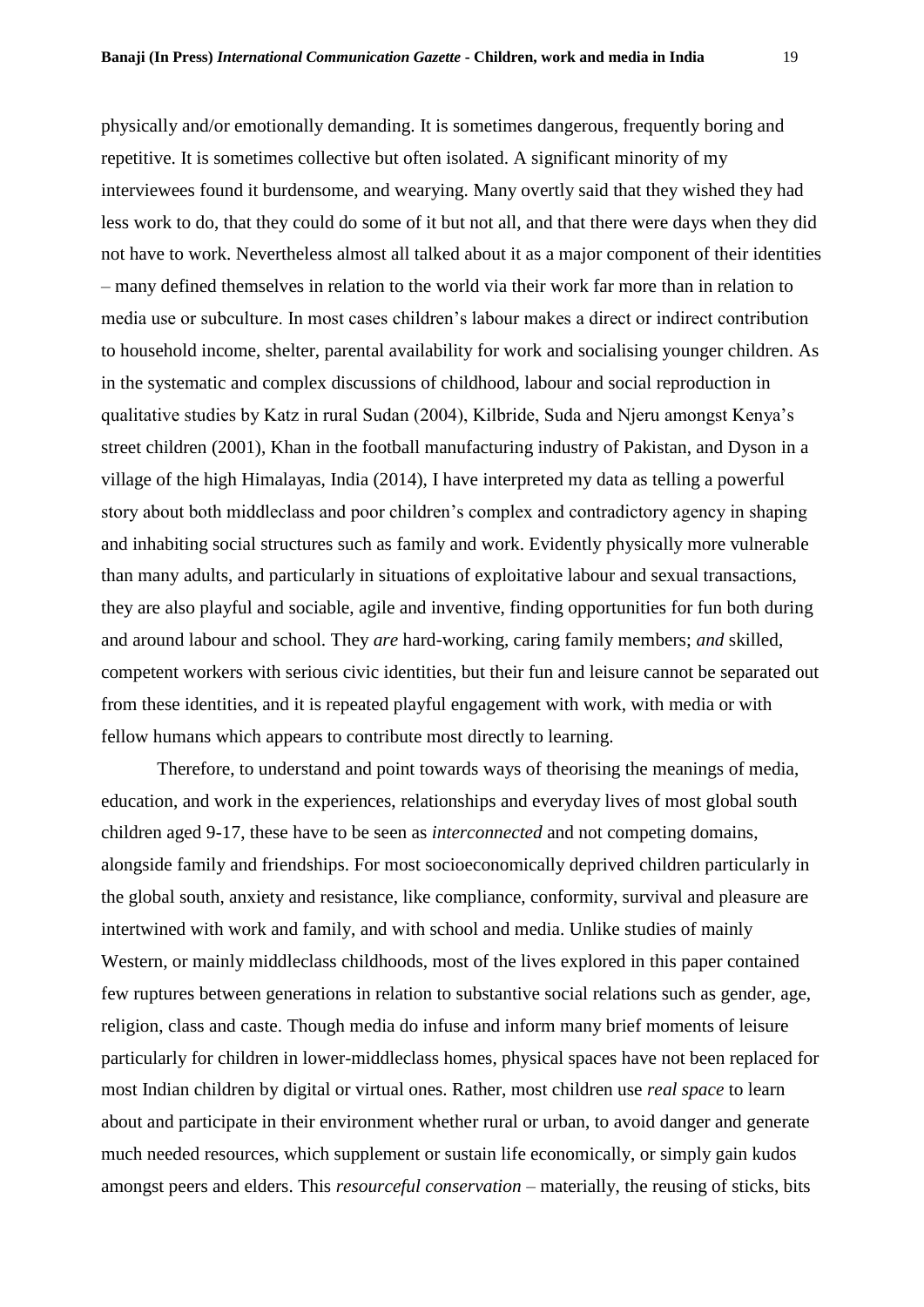of metal and rubber in games; the alertness to weather, animal and plant life; sharing food and transport options such as bicycles and rickshaws – is something characteristic of the lives of working and lower middleclass children in the global south.

In the material world, which encompasses the digital but goes far beyond it, resource conservation matters, both at a familial and a societal level. Paying close attention to the narratives that children want to tell about themselves rather than to the ones we generate for them, suggests that the concept of *resourceful conservation* can be extended from the material domain to that of emotions and relationships. Participation in preparation for festivities, as much as sitting together to watch the news, or texting on behalf of a busy parent or employer, may be seen as examples of substantive choices in relation to social position, affection and value. Almost all the children in this study, understand the time and attention or the absence of adults as a *resource*, and conserve it by using adult circumstances either to avoid surveillance and to glean fun, or by sharing in, and articulating themselves into, adult work and leisure, which is not built around or for them, but does not explicitly exclude them as it might in some Western contexts.

The use of a reflexive method drawing on critical structural and phenomenological perspectives to resist framing research questions about children via universalised notions of digital access and opportunity or even in relation to the digital at all, removes a range of constraints and determinants in designing research. It becomes possible to see that digital tools and spaces in India are used overwhelmingly by children with access and skill to nest themselves further into the ideological, social and economic concerns of families or peergroups, to circumvent conflict, scaffold educational achievement, assist in or showcase leisure consumption and to create semi-private spaces within overcrowded physical ones. The media and digital tools in this study were used in seemingly limited ways such as the sharing of Hindu nationalist slogans, memes and campaign literature on Facebook, to traverse unexpected political and creative terrain or to make and contribute to uncharted imaginaries. Old media such as comics, television and radio even when accessed via mobiles or computers, meanwhile, were shown to continue to consolidate and develop a fraught range of contestatory and complicit meanings, ideologies and practices from romance, aspiration and male-chauvinism to copyright infringement, sexual discovery and bullying. As the analysis in this paper demonstrates, all of these practices and imaginaries are heavily inflected by social class and caste and constrained or enabled by location and gender, all aspects of the way media are experienced by children in the global south that need to be central in further analysis and efforts to theorise these relationships.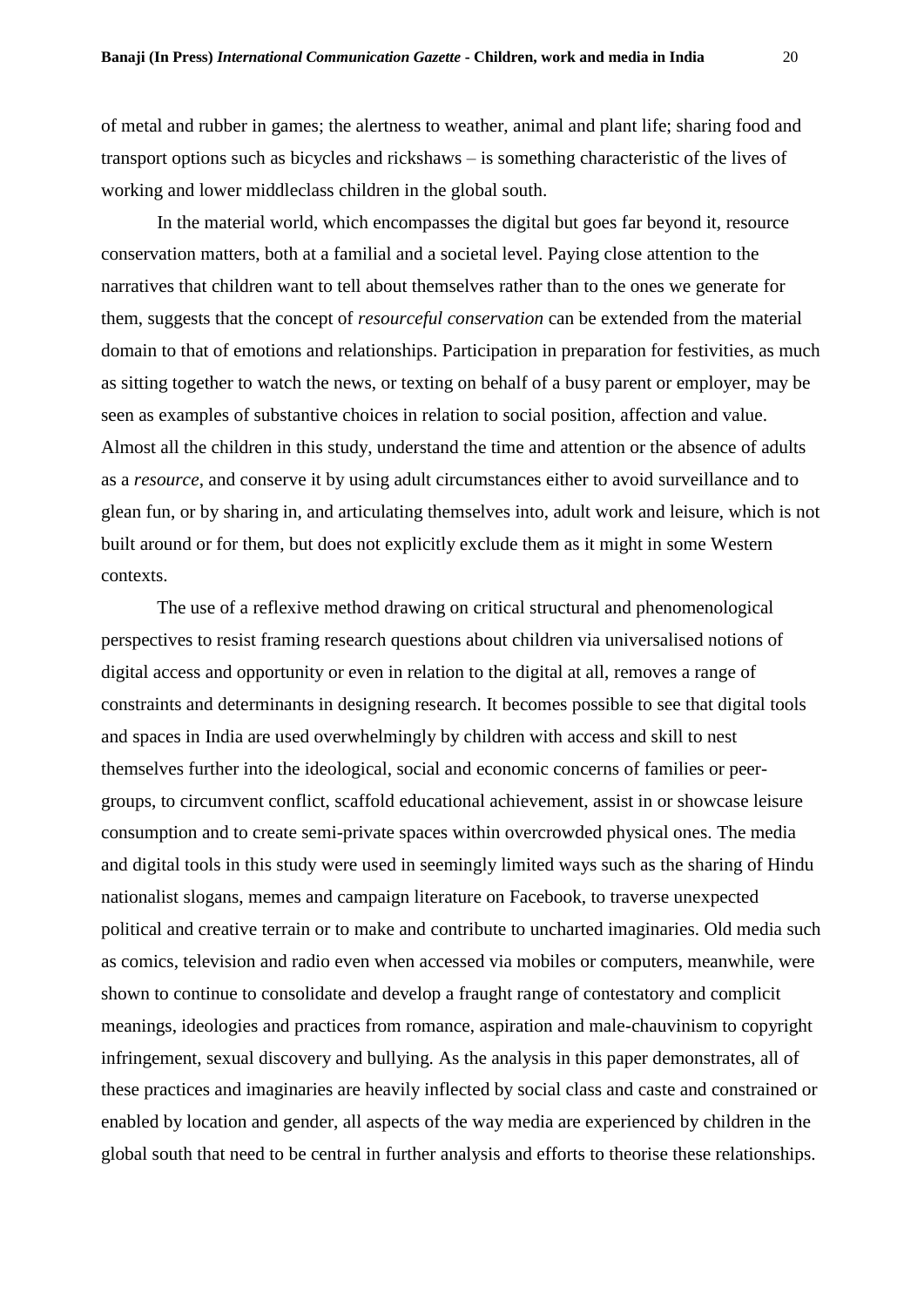#### **Conclusion**

In understanding contemporary children's lives, we need to move *beyond technology*, for reasons that Buckingham (2007) has already meticulously set out. In 2010 the World Bank estimated that there were over four hundred million children worldwide living and dying in extreme, subhuman poverty. In India alone there are over two hundred and thirty million children under eighteen at or below the poverty-line, including hundreds of thousands of street children and child slaves, many battling inhumanity, violence and destitution. According to Water Aid, over a hundred and eighty-six thousand children in India die every year from diarrhoea and poor sanitation. These are all features of late modernity across much of the global south.

While my study is based on a purposeful qualitative sample, its strength lies in its use of qualitative methods across a seven year period, albeit with a relatively small sample. Findings point to the dangers of generalising from research undertaken in media-rich contexts in ways that assume that the 'digital' is central to childhood and youth experience in situations where neither basic livelihood nor equitable citizenship are guaranteed. Prevailing theories which privilege digital technology can leave the reader with the impression that 'the digital' is globally ubiquitous and that issues like child labour and casteism should be considered in a specialised realm which is the concern of humanitarian missions, charities and some policyoriented academics. One of the most concerning aspects of some Western academic studies of digital youth and childhood springs from the problematic practice of inappropriately *generalising* from studies undertaken in contexts with little bearing on life experience of children in the global south, thereby marginalising their perspectives and contexts. While some scholars take care not to do this, others undertaken research that yields results that generalised as if they have universal applicability; a problem heightened when the media treats such results as explanations for experiences that they are not intended to explain. A universalising rhetoric is frequently incorporated into the vocabularies and practices of digital media advocates in the global south (see, for instance, Garai & Shadrach, 2006), legitimizing a techno-centric approach even further. The analysis of the narratives of the children in this paper, suggests that claims generated by techno-centric perspectives about 'digital life' and 'digital childhood' are frequently ethnocentric and myopic insofar as they do not reveal how class and other dynamics considered here inflect children's experience of various kinds of media environments.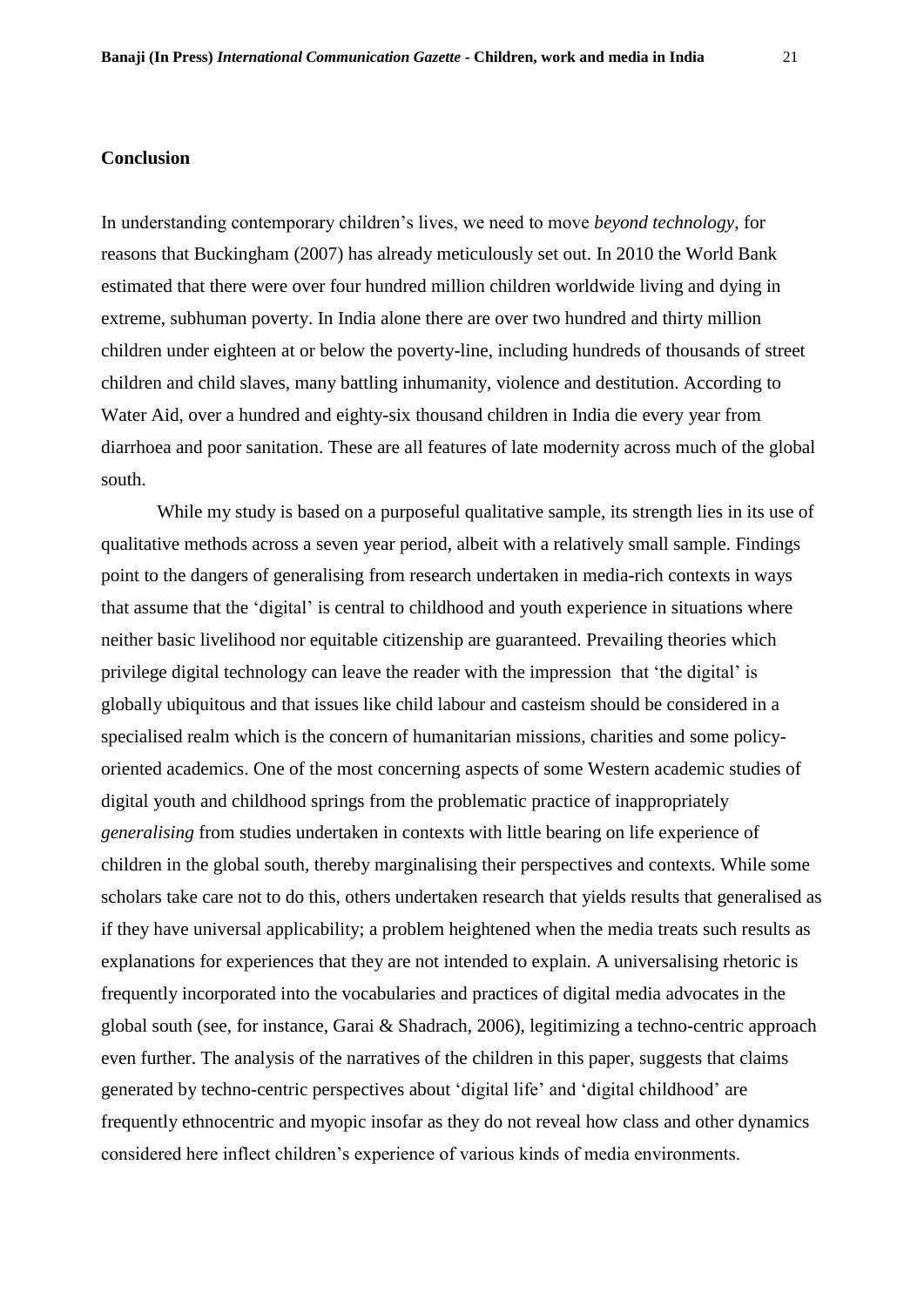It is important to suggest a way forward for research on media with children and young people that neither simply celebrates their resourceful conservation nor demonises their compliance with prevailing social structures around gender, politics and class. The diffusion of internet and mobile technologies across many countries *is* stunningly rapid; digitally generated data increasingly drive commercial and policy priorities regardless of geography or internet penetration; the internet can be a rich and complex playground, notwithstanding the fact that its hardware poses unprecedented environmental threats. Further reflexive research can yield conceptual development and empirical insights that are likely to inform debates in a variety of areas including governance and nationalism, interpersonal communication, surveillance and resistance. Thinking of how media and digital technologies can support a majority of global south children *in the present* in a way that is framed by an analysis of their experiences is one means towards encouraging the production of imaginative and creative comics, games, radio and television programming that incorporates these children's gruelling, mundane and inspiring concerns in humorous ways; and that is responsive to the everyday contradictions they face. This might enable media and digital technologies to be potentially transformative. Such enabling environments are likely to emerge only by building on children's ingenuity and insight, designing intelligent media such as games with them, and through an educational curriculum that encourages social questioning, in non-digital or low-tech spaces for children.

#### **Notes**

**1** For instance, the website of John Carr, https://johnc1912.wordpress.com/ which 'tracks' every new technological innovation in relation to 'child safety' or stories like the following: http://www.telegraph.co.uk/news/uknews/crime/9795677/British-children-sexually-abused-onsocial-media-by-paedophiles-overseas.html

**2**

| <b>Ages 9-17</b>        | <b>Girls</b> | <b>Boys</b> | All |
|-------------------------|--------------|-------------|-----|
| <b>Urban/Small town</b> | 27           | 23          | 50  |
| <b>Rural</b>            | 12           | 10          |     |
| All                     | 39           | 33          | 72  |

## **Acknowledgements**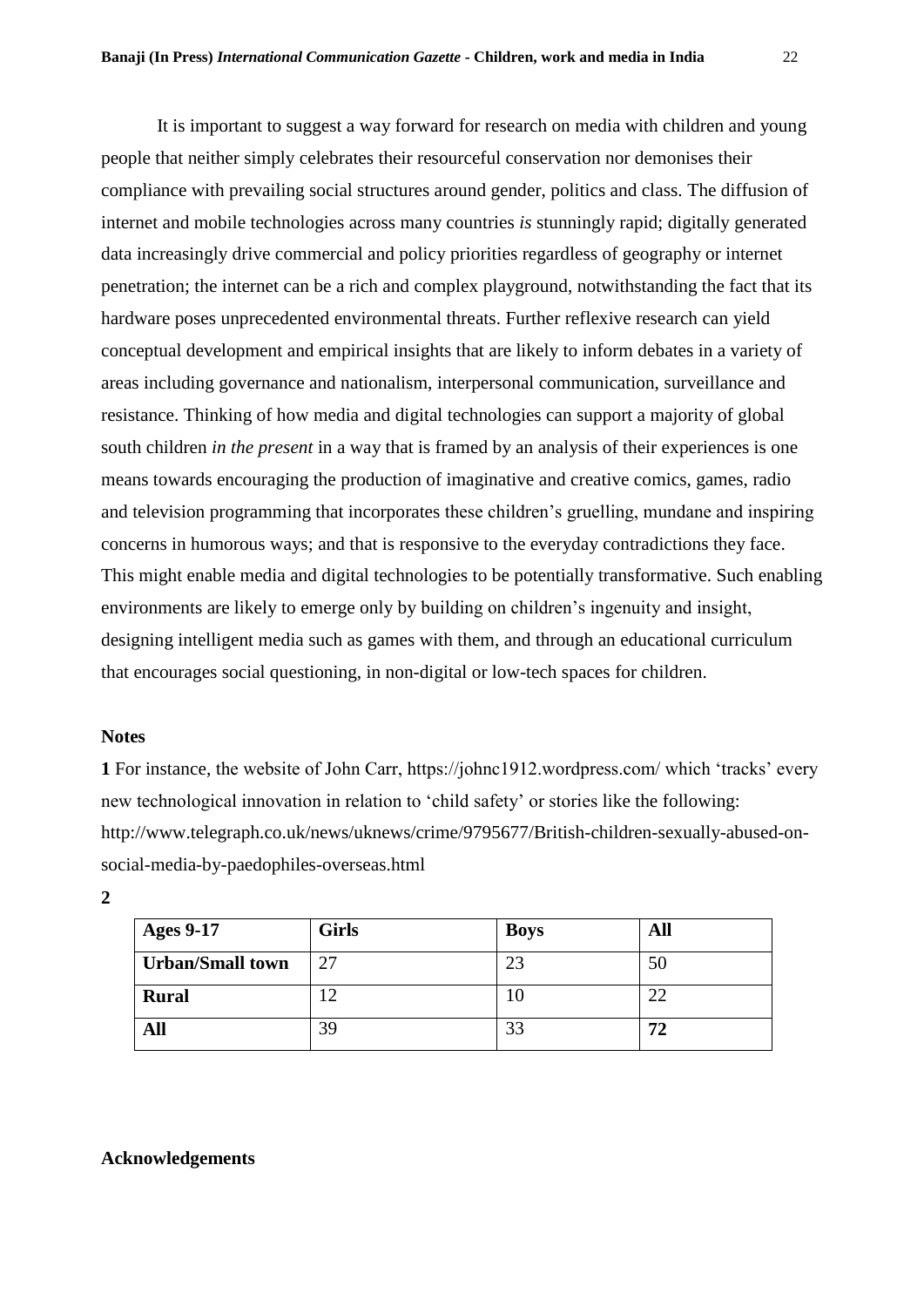With deep gratitude to all the children who generously gave their time for this research; also thanks are due to Chetasi Kane for her assistance with this research; and to Robin Mansell, David Buckingham, Diane Carr and Bingchun Meng for sharp comments on previous drafts of this paper.

#### **References**

- Arora, P. (2008) 'Instant messaging Shiva, flying taxis, Bil Klinton and more: Children's narratives from rural India'. *International Journal of Cultural Studies* 11(1): 69–86.
- Asian Development Bank. Key Indicators for Asia and the Pacific (2012). Accessed at <http://www.adb.org/publications/key-indicators-asia-and-pacific-2012>
- Balagopalan, S. (2014) *Inhabiting 'childhood': Children, labour and schooling in postcolonial India*. Basingstoke: Palgrave Macmillan.
- Banaji, S. (2006) Reading Bollywood: The Young audience and Hindi film. Basingstoke: Palgrave Macmillan.
- Banaji, S. (2010) 'Adverts make me want to break the television': Indian children and their audiovisual media environment in three contrasting locations. In: Banaji, Shakuntala, (ed.) South Asian Media Cultures: Representations, Contexts and Audiences. Anthem Press, London, UK, pp. 51-72.
- Banaji, S. (2012) A tale of three worlds: young people, media and class in India. In: Henseler, Christine, (ed.) Generation X Goes Global: Mapping a Youth Culture in Motion. Routledge research in cultural and media studies. Routledge, New York, USA, pp. 33- 50.
- Banaji, S. (2013) Slippery subjects: gender, meaning and the Bollywood audience. In: Carter, Cynthia, Steiner, Linda and McLaughlin, Lisa, (eds.) The Routledge Companion to Media and Gender. Routledge, Abingdon, UK, pp. 493-502.
- Bartlett, L., Akala, W., Semyalo, R. & Stafford, T. (2013) ICT in Education Study. Earth Institute at Columbia and Connect to Learn with Ericsson. Accessed at [http://www.ericsson.com/thecompany/sustainability\\_corporateresponsibility/technology](http://www.ericsson.com/thecompany/sustainability_corporateresponsibility/technology-for-good-blog/2013/11/18/ict-education-opportunity/)[for-good-blog/2013/11/18/ict-education-opportunity/](http://www.ericsson.com/thecompany/sustainability_corporateresponsibility/technology-for-good-blog/2013/11/18/ict-education-opportunity/) June 2014.
- Behl, N. (1988) 'Equalizing status: Television and tradition in an Indian village'. In Lull, J. (ed.) *World Families Watch Television*. pp. 136-157. Newbury Park, Ca: Sage.
- Bernats-Kovat, J. C. (2006) *Sleeping rough in Port-au-Prince: An ethnography of children & violence in Haiti*. Gainsville, USA: University Press of Florida.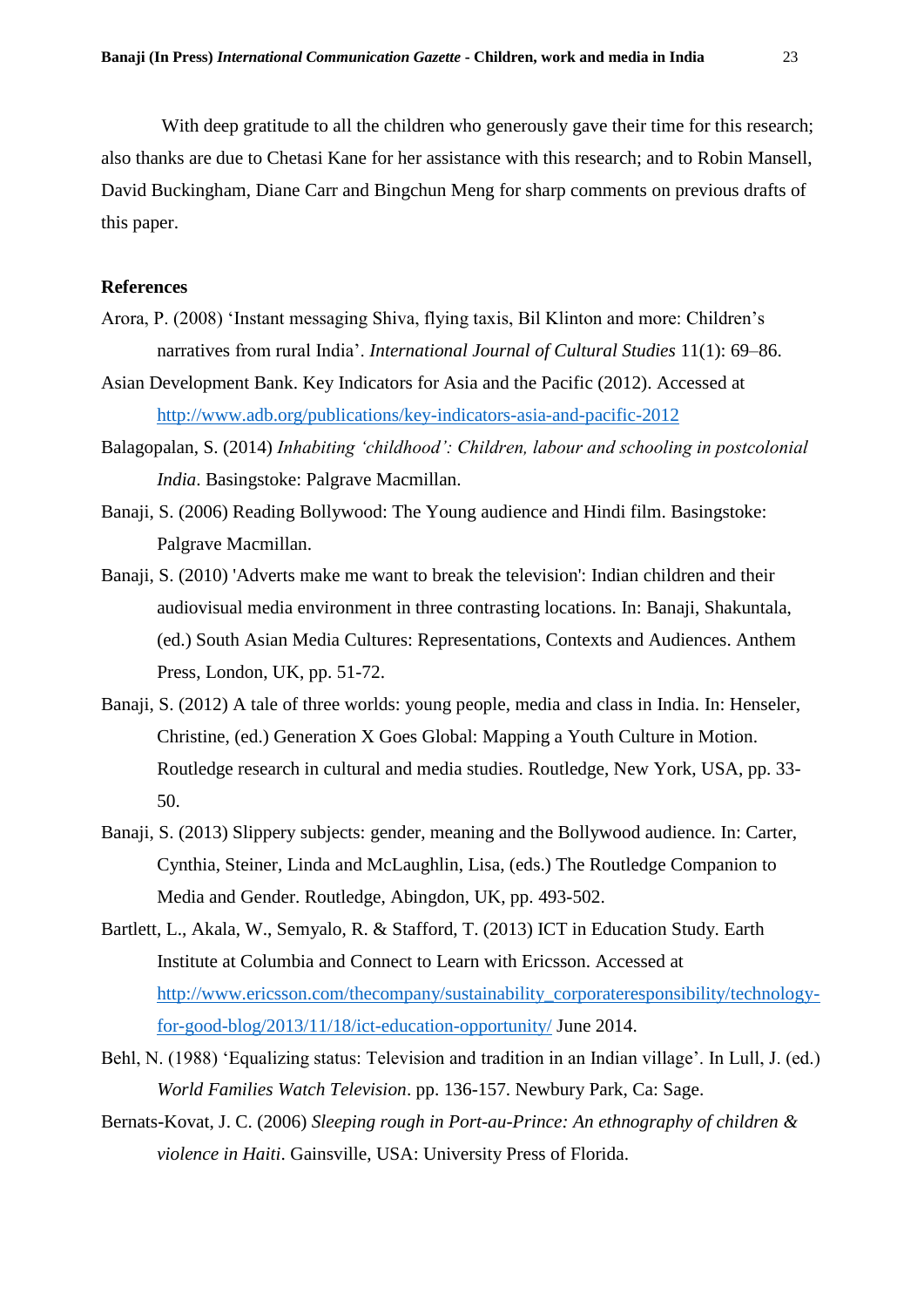- boyd, d. (2014) *It's complicated: The social lives of networked teens*. New Haven and London: Yale University Press.
- Bourdieu, P. (1977). Cultural reproduction and social reproduction. In J. Karabel & A. H. Halsey (Eds.) *Power and Ideology in Education*. pp. 137–153. New York: OUP.
- Berson, I. R. & Berson, M. J. (2010) *High-tech tots: Childhood in a digital world*. Charlotte, North Carolina: Information Age Publishing Inc.
- Braham, M. & Braham, M. (1999) Indicators of child labour: A report to the international programme on the elimination of child labour. Geneva: International Labour Office.
- Braun, V. and Clarke, V. (2006) 'Using thematic analysis in psychology'. *Qualitative Research in Psychology*, 3 (2): 77-101.
- Buckingham, D. (2007) *Beyond technology: Children's learning in the age of digital culture*. Cambridge, UK and Malden, Ma, USA: Polity.
- Buckingham, D. & Bragg, S. (2004) *Young People, Sex and the Media*. Basingstoke: Palgrave Macmillan.
- Burman, E. (1995) 'Developing Differences: gender, childhood and economic development, children and society'. *Children & Society*. 9(3): 121-142.
- Cassell, J. & Cramer. M. (2008) 'High Tech or High Risk: Moral Panics about Girls Online' In T. McPherson, (Ed) *Digital Youth, Innovation, and the Unexpected*. pp. 53–76. Cambridge, MA: MIT Press.
- Census of India 2011 (2012) Government of India. Available at: [http://censusindia.gov.in/](https://exchange.lse.ac.uk/owa/redir.aspx?C=VjLpZ0dAfEyM43bEttXFhQIt6Ru5XdEIxnQjvze-TbOdoM9DqJ3DEAnp0LvHTTgh578ZAQVeNTM.&URL=http%3a%2f%2fcensusindia.gov.in%2f) accessed 12 June 2014.
- Cunningham, H. (2005) *Children and childhood in western society since 1500*. Harlow, UK: Pearson Education Ltd.
- Dyson, J. (2014) *Working childhoods: Youth, agency and the environment in India*. Cambridge: Cambridge University Press.
- Fernandes, L. (2004) 'The Politics of Forgetting: Class Politics, State Power and the Restructuring of Urban Space in India'. *Urban Studies* 41(12): 2415-2430
- Fine, G. A. & Sandstrom, K. L. (1988) *Knowing children: Participant observation with minors*. Newbury Park, Ca: Sage.
- Fontana, A. and Frey, J. (1998) 'Interviewing: the Art of Science'. In Denzin, N. and Lincoln, Y. (eds) *Collecting and Interpreting Qualitative Materials*, New York/London/New Delhi: Sage.
- Garai, A. & B. Shadrach (2006). *Taking ICT to every Indian Village*. New Delhi: One World South Asia.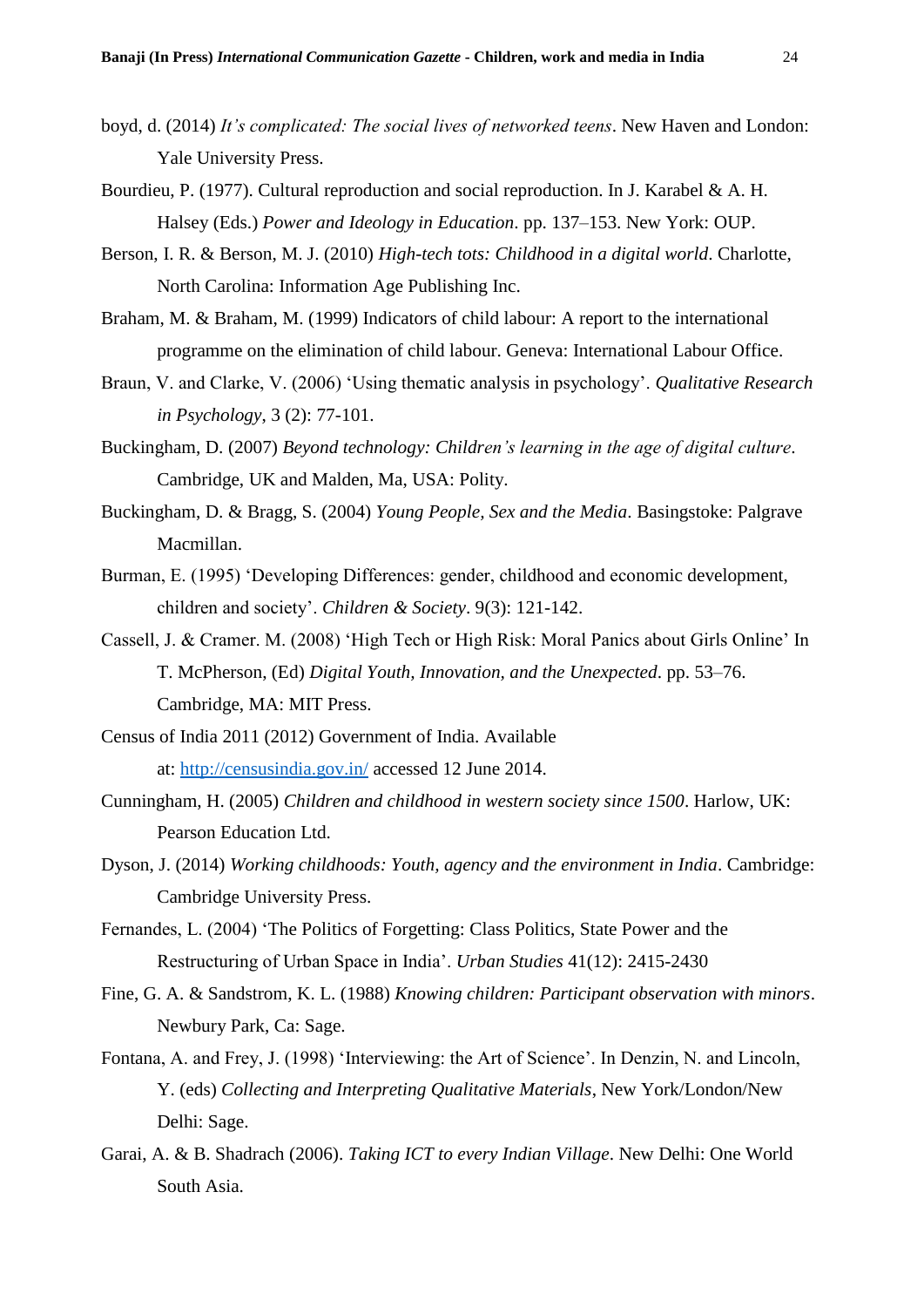- Gardner, H. & Davis, K. (2013) *The App generation: How today's youth navigate identity, intimacy, and imagination in a digital world*. New Haven and London: Yale University Press.
- Gidwani, V.K. (2006) What's left?: Subaltern cosmopolitanism as politics. *Antipode*. 38(1):7– 21.
- Harber, C. (2009) 'Perpetrating disaffection: Schooling as an international problem,' In *Educational Studies,* 34(5): 457‐467.
- Hensman, R. (2011) *Workers, unions, and global capitalism: Lessons from India*. New York: Columbia University Press.
- Ito, M., Horst H., Bittanti M, et al. (2010) *Hanging out, messing around, and geeking out: kids living and learning with new media*. Cambridge, Massachusetts and London: MIT Press.
- James, A. & James, A. L. (2004) *Constructing childhood: Theory, policy and social practice*. Basingstoke: Palgrave-Macmillan
- James, A., Jenks, C. & Prout, A. (1998) *Theorizing childhood*. Cambridge, UK: Polity Press.
- Johnson, K. (2001) 'Media and social change: the modernising influences of television in rural India'. *Media, Culture and Society*. 23(2): 147-169.
- Juluri, V. (2003) *Becoming a Global Audience: Longing and Belonging in Indian Music Television*. New York: Peter Lang.
- Kam, M., Rudraraju, V., Tewari, A. & Canny, J. (2007) 'Mobile gaming with children in rural India: Contextual factors in the use of game design patterns'. Situated play. Proceedings of the DiGRA 2007 conference.
- Katz, C. (2004). *Growing up global: Economic restructuring and children's everyday lives*. Minneapolis: University of Minnesota Press.
- Khan, A. (2007) *Representing children: Power, policy and the discourse on child labour in the football manufacturing industry of Pakistan*. Oxford and Karachi: OUP
- Khan, N. M. (2014) 'Media and youth: Radio listening and television watching patterns of Meitei Pangal children in Manipur'. *Academicia*. 4(4): 43-52.
- Kilbride, P., Suda, C. and Njeru, E. (2001) *Street children in Kenya: Voices of children in search of a childhood.* Westport, Conneticut and London: Bergin & Garvey.
- Kleine, D., Hollow, D. & Poveda, S. (2013) *Children, ICT and development: Capturing the potential, meeting the challenges*. Italy, Innocenti: UNICEF
- Kurien, M. J. (2007) 'Widening economic & social disparities: Implications for India'. *Indian Journal of Medical Research*. 126: 374-380.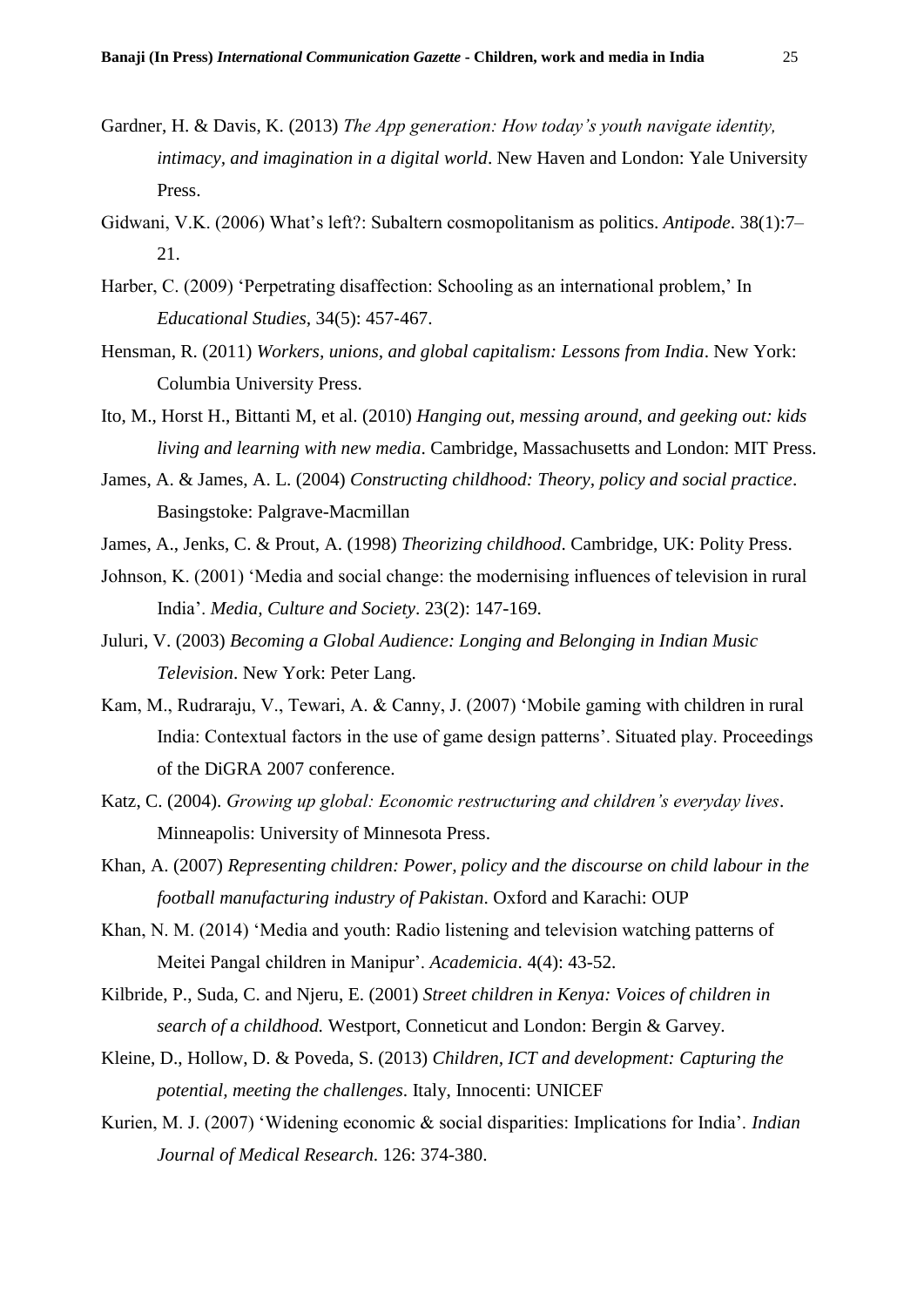- Leaning, M. (2010) 'The one laptop per child project and the problems of technology-led educational development'. In Berson, I. R. & Berson, M. J. (Eds.) *High-tech tots: Childhood in a digital world*. pp. 231-248. Charlotte, North Carolina: Information Age Publishing Inc.
- Levin, D. & Kilbourne, J. (2008) *So Sexy So Soon: The New Sexualised Childhood and What Parents Can Do to Protect Their Kids*. New York: Ballantine.
- Lewis, B. (2014) *Raising children in a digital age: Enjoying the best, avoiding the worst*. Oxford: Lion Hudson plc.
- Livingstone, S. (2002) *Young people and new media: Childhood and the changing media environment*. London, Thousand Oaks, New Delhi: Sage.
- Livingstone, S. (2009) *Children and the Internet: Great expectations, challenging realities*. Cambridge, UK and Malden, Ma, USA: Polity.
- Livingstone, S. & Haddon, L. (eds) (2009) *Kids online: Opportunities and risks for children*. Bristol, UK: The Policy Press
- Mankekar, P. (2000) *Screening Culture, Viewing Politics: Television, Womanhood and Nation in Modern India*, New Delhi and Bombay: Oxford University Press
- Minujin, A. & Nandy, S. (Eds.) (2012) *Global child poverty and well-being*. Bristol and Chicago: The Policy Press.
- Mitra, S., Dangwal, R., Chatterjee, S., Jha, S., Bisht R. S., and Kapur, P. (2005) 'Acquisition of Computer Literacy on Shared Public Computers: Children and the "Hole in the wall"'. *Australasian Journal of Educational Technology*, 21(3): 407-426. [www.ascilite.org.au/ajet/ajet21/mitra.html](http://www.ascilite.org.au/ajet/ajet21/mitra.html)
- Papadopoulos, L. (2010) Sexualisation of Young People Review, Home Office, [Online] [http://webarchive.nationalarchives.gov.uk/20100418065544/http:/homeoffice.gov.uk/do](http://webarchive.nationalarchives.gov.uk/20100418065544/http:/homeoffice.gov.uk/documents/Sexualisation-of-young-people.html) [cuments/Sexualisation-of-young-people.html](http://webarchive.nationalarchives.gov.uk/20100418065544/http:/homeoffice.gov.uk/documents/Sexualisation-of-young-people.html) Accessed 10 January 2015.
- Pathak-Shelat, M. & DeShano, C. (2013) 'Digital youth cultures in small town and rural Gujarat, India'. *New Media and Society*. 2 August. Online preprint. 0(0): 1-19.
- Potter, R. H. and Potter, L. A. (2001) 'The internet, cyberporn, and sexual exploitation of children: Media moral panics and urban myths for middle-class parents?' *Sexuality and Culture*, 5(3): 31-48.
- Rajagopal, A. (2001) *Politics after television: Hindu nationalism and the reshaping of the public in India*, Cambridge: Cambridge University Press.
- Sarup, M. (2011) *Marxism and Education*: *A Study of Phenomenological and Marxist Approaches to Education*. London: Routledge.